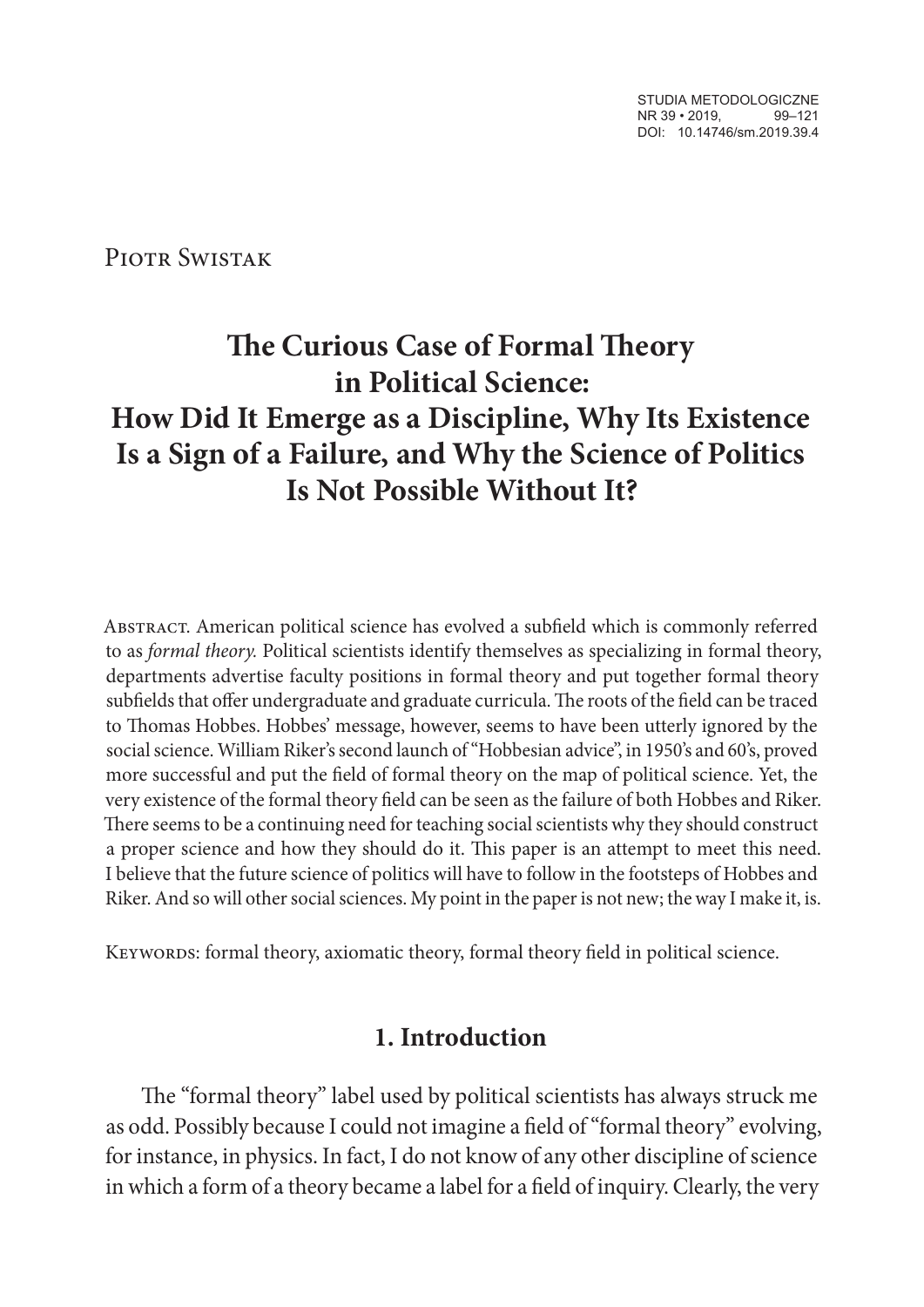use of a qualifier "formal" implies that such theories are special, possibly rare, and that the common understanding and use of the notion of theory is different. For anyone interested in the general methodology of science, this singularity of political science may be interesting to note and to reflect on. Hence, one of my objectives is to bring this case to the attention of those who may find it worthwhile from the perspective of philosophy of science or general methodology.

My other objective is to provide an easy to read text on (formal) theory construction for social scientists. In my experience there is a widespread need for a basic reflection on the form and the benefits of a properly constructed theory in all social sciences with a possible exception of economics.<sup>1</sup> The absence of short and simple texts on the subject reinforces this problem. My goal is to reach those who would want to learn on their own as well as those who would want their students to better understand why this form of theory construction is important to use and necessary to accept as an integral part of any scientific endeavor.

My third, and last, objective is to engage yet a different group of scholars. Many philosophers and mathematicians will find the idea of writing about theory construction as antiquated and trivial. This is understandable. Yet, many in this group work within well formulated theories and rarely, if ever, face a problem of theory construction. Even fewer would ever deal with a case in which they observe an empirical phenomenon and have to formalize it from scratch. This is a very different problem than working with deductions and one that can be sufficiently difficult and fascinating to attract mathematicians like John von Neumann to the social sciences. Still, I know of a good number of mathematicians and other scientists who seem to dismiss social science as a domain where any interesting deductive work has been or can be done. Famously, Stanisław

 $<sup>1</sup>$  In my experience it is very common for students graduating with a political science degree</sup> not to have seen a formal theory nor to have reflected on the benefits of having one. This is less frequent, though still not uncommon, among graduate students and faculty members in political science. The same can be said about sociologists, psychologists and anthropologists. Economics is the only exception since it routinely exposes students to formal theories, like preference theory and expected utility theory, that are fundamental to modern economic theory. These claims derive from my many interactions with students and faculty from all disciplines of social science associated with dozens of universities worldwide. Barring a close-to-zero probability of being exposed to a very skewed sample, my observation should have a dose of generality to it.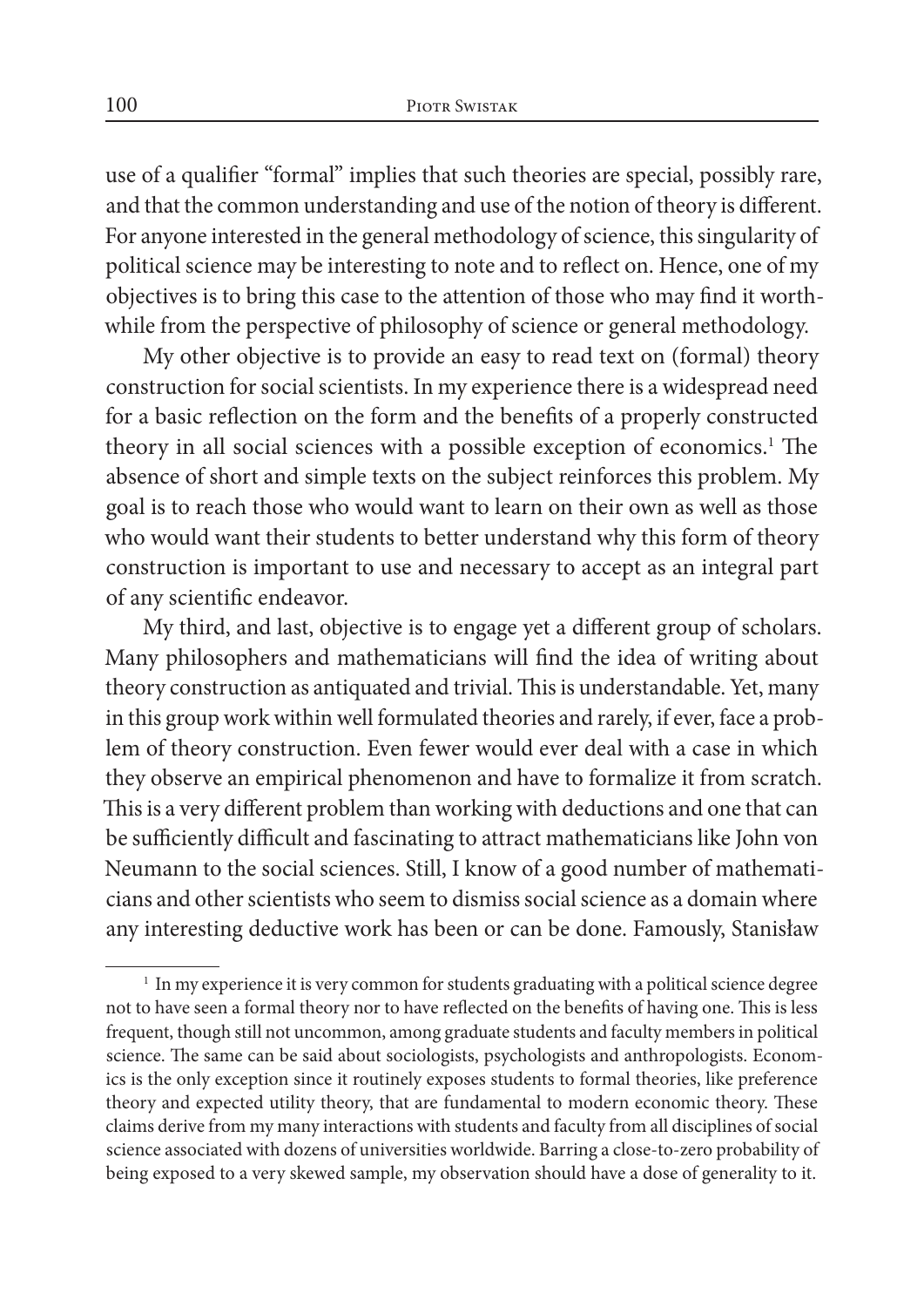Ulam has once challenged Paul Samuelson (Samuelson 1969, p.9) to name "one proposition in all of the social sciences which is both true and non-trivial." Some thirty years later Samuelson provided an answer to this challenge.2 We are less likely, perhaps, to witness such a challenge today, since the underlying attitude towards economics has changed, though I think a challenge of naming a non-trivial theory in political science, or sociology, is as likely to come from a mathematician today as it was back when Ulam has posed his challenge to Samuelson. For those who cannot name a "true and non-trivial proposition" in political science I would like to offer a few very simple examples.

In short, regardless of the reader's academic discipline this paper may have something useful to offer to everyone. The value for political scientists may be in realizing the significance of the proper formulation of a problem. I hope they will see that "formal theory" is more than a subfield of political science, or a short-lived fad, it is rather the only proper way to go about theory construction if we ever hope to turn political science into a cumulative body of knowledge. This point should also be useful for other social scientists including economists some of whom get frustrated with dismal predictive power of "formal" theories in economics and turn, unwisely so, against the very scientific method used to construct these theories. Some mathematicians may take my bait and choose to look up my answers to the Ulam challenge. Perhaps they will start constructing, and solving, their own puzzles of human behavior. Finally, anyone with interest in the philosophy of science, or general methodology, may find the very existence of the formal field in political science, and some historical details behind it, to be an interesting and useful anecdote with some important lessons to learn or to teach.

I begin the paper by recalling Hobbes' advice from *Leviathan* that, ironically, was used by Wilder, an influential mathematician in 1950s, to open a chapter on axiomatic theory. The case of a prominent mathematician who brings up Hobbes whose advice was utterly ignored by political science all the while

<sup>2</sup> Samuelson later wrote about Ulam's testing question: "This was a test I always failed. By now, some thirty years later (…) an appropriate answer occurs to me: The Ricardian theory of comparative advantage." (Samuelson 1969, p.9)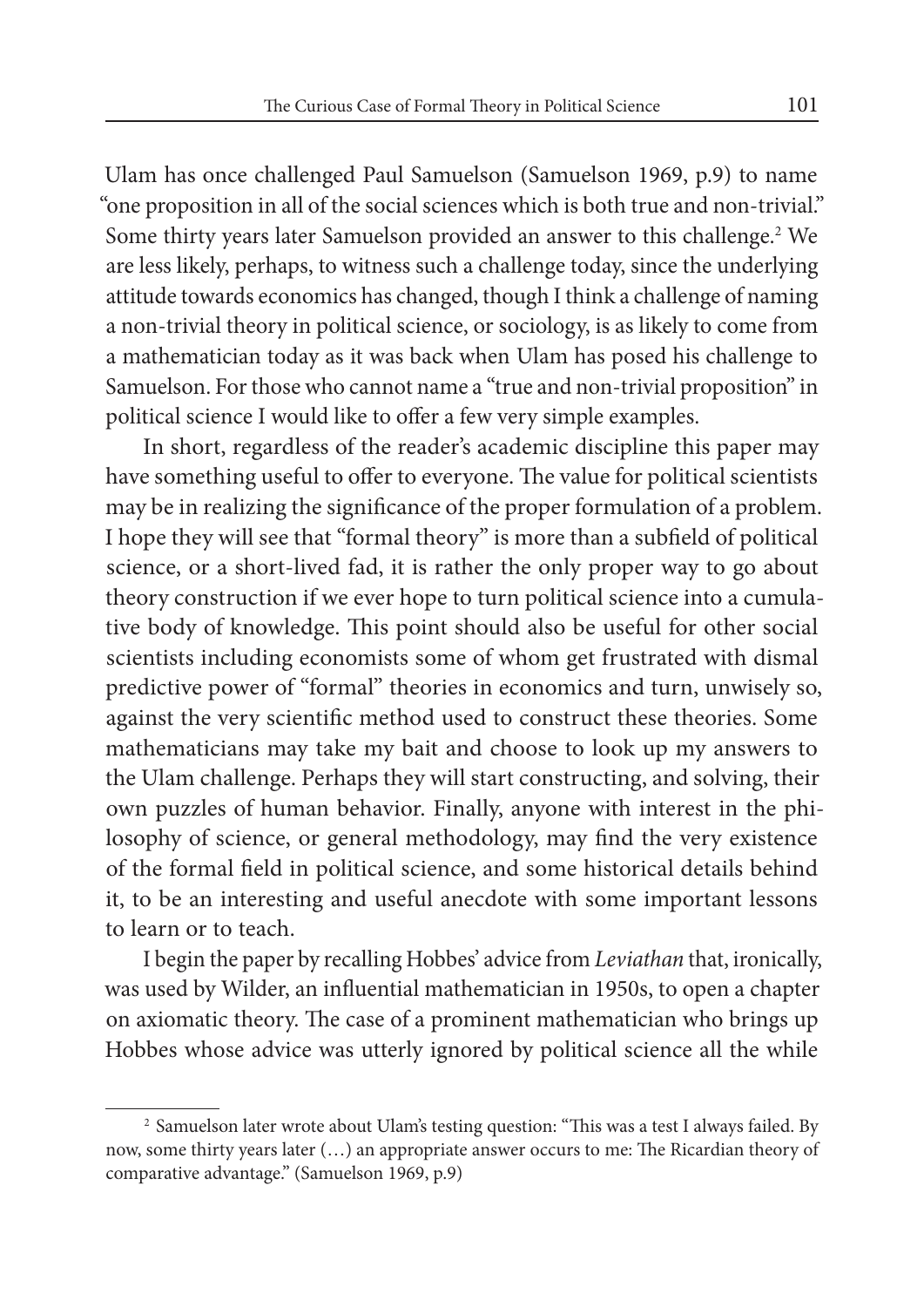*Leviathan* remained a required reading for all in the discipline3 makes for an anecdote that was difficult for me to pass. More importantly, though, I find it important for the social scientists to remember that the proper form of a theory has been argued for and pointed to by Hobbes centuries before it started being used in the modern social science. Someday, perhaps, Hobbes' main legacy would be seen as that of a protagonist of a scientific social science. Possibly this was also on Wilder's mind when he tuned to Hobbes for an opening quote.

Hobbes' advice on theory construction fell on deaf ears among social scientists and it took some three hundred years to change that. The change came through some major developments in economics; in political science it was largely driven by the efforts of William Riker and the so called Rochester School. I will later describe the intellectual roots and the significance of the Rochester School for modern political science. While Riker and his students have effectively changed modern political science the very existence of the "formal theory" field proves that the main massage of Hobbes and the Rochester School is still lost on the discipline. The day this message settles in there will be no need to single out formal theory lest make it a special field of political science. While nearly all political scientists have heard of Prisoners' Dilemma and many can write it down and explain, only a handful would fully understand the details of the model including the properties of payoffs.<sup>4</sup> People use products of a proper theory construction but do not understand their basic properties. The very purpose of a proper form of science is completely lost on them. For this reason, in the last part of the paper I will go back to Hobbes' point one more time. To make the point obvious I will use some of the simplest examples I could have

<sup>3</sup> Hobbes' *Leviathan* is one of the most important works in the history of social science and one of fundamental importance for political science. The reason, however, is the importance of Hobbes' explanation of the emergence of state rather than his singular effort to follow Euclid's theory construction. A short comment preceding excerpts from *Leviathan* in the *Princeton Readings in Political Thought* (Cohen 1996) are typical in that regard.

<sup>4</sup> I can name scores in the discipline who thought that using identical payoffs for different players means that we assume that they have identical utilities and requires interpersonal utility comparisons, or those who thought that negative payoffs signify displeasure while positive pleasure, or finally those whom I have asked to tell me what is the difference between ordinal and cardinal payoff only to find out they have never heard of either. Some people in this set are prominent scholars, many use games in their research. This, by no measure, can indicate a success of Hobbes or Riker.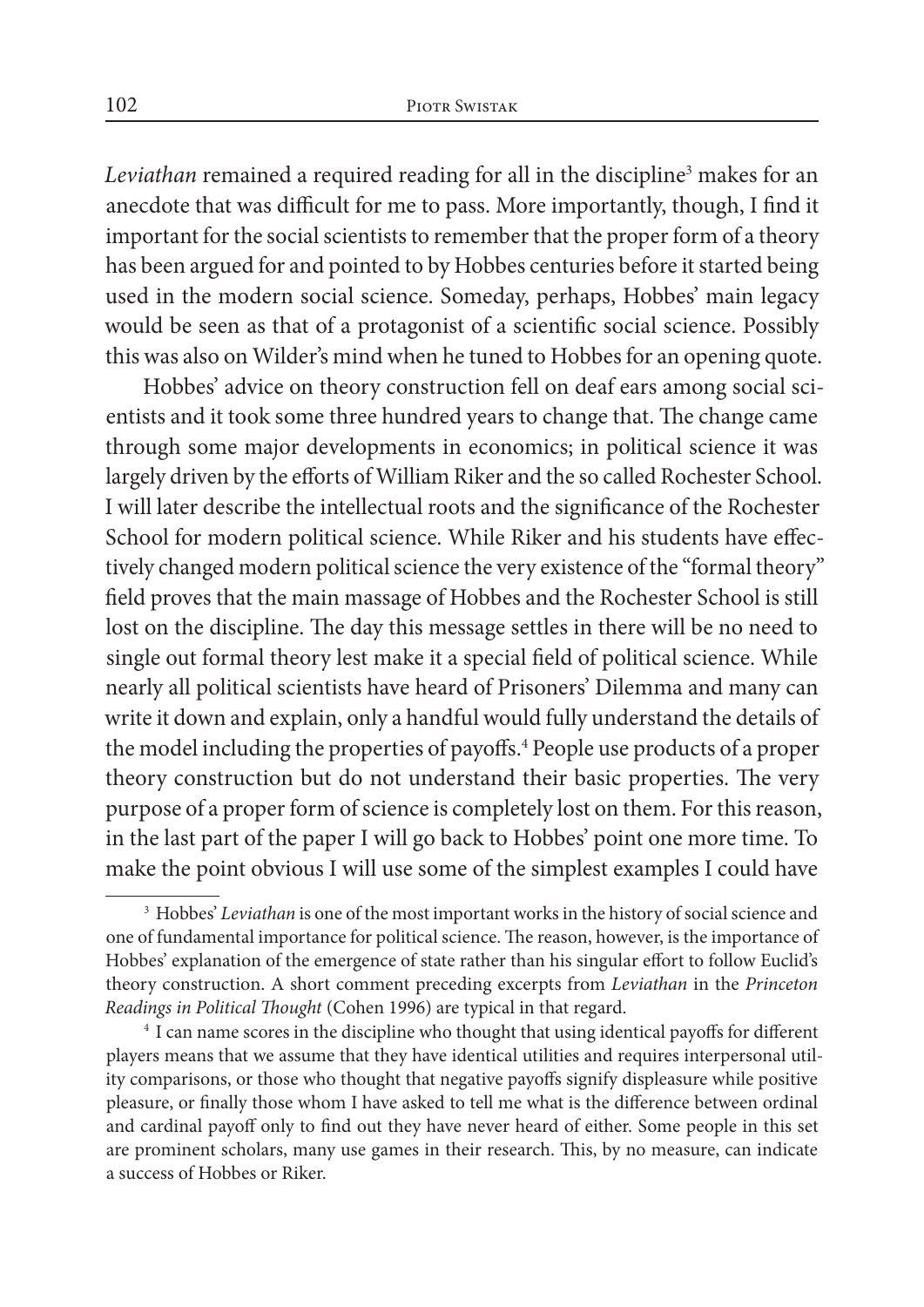thought about. Even if I fail to convince anyone to change the ways they practice social science I hope to be convincing enough to make them see that the standard practice of social science cannot possibly be a long term equilibrium. It may take decades or centuries but at some point Hobbes will not only get his message through but will effectively change the social science.

#### **2. The message of Hobbes that social science chose to ignore**

Perhaps the most striking aspect of formal theories in the social sciences is their ubiquitous absence rather than occasional presence. For most social scientists a theory corresponds, roughly, to a statement "*x* affects *y*" like in "the level of education affects the level of income." The relation between *x* and *y* would be typically assumed to be of the form  $y = bx + a$ , and *a* and *b* are parameters estimated from the data. The more "complex" theories would assume that *y* is affected by more variables *x, xʹ, xʹʹ* etc, albeit in the same linear fashion: We won't see anyone conjecture  $y = \int x^3 e^{-2(x-3)} dx$ , for instance, since how could we possibly come up with this functional form if we don't have a set of more fundamental principles, a theory, to derive it from? Most statistical tools require that we specify a function, or a class of functions, before we do any data analysis. The functions used in such statistical analyses are commonly understood as theories. Linear functions of the general form have been, by far, the most common type of "theories" generated in the social science. This literally is what most social scientists understand by "theory." It is embarrassingly uncommon for them to think of a theory the way their colleagues in science think about theories, that is, as built of undefined terms (the elementary building blocks), assumptions (axioms) defining their properties, and deductive consequences (theorems) of these assumptions. For this reason, I find it perversely amusing to see Raymond Wilder, a leading mathematician of his days, opening an essay on theory construction with a quote from Thomas Hobbes' "Leviathan" originally published in 1651:

"The errors of definitions multiply themselves according as the reckoning proceeds; and lead men into absurdities, which at last they see but cannot avoid, without reckoning anew from the beginning."5

<sup>5</sup> Hobbes (1651, 1981 edition).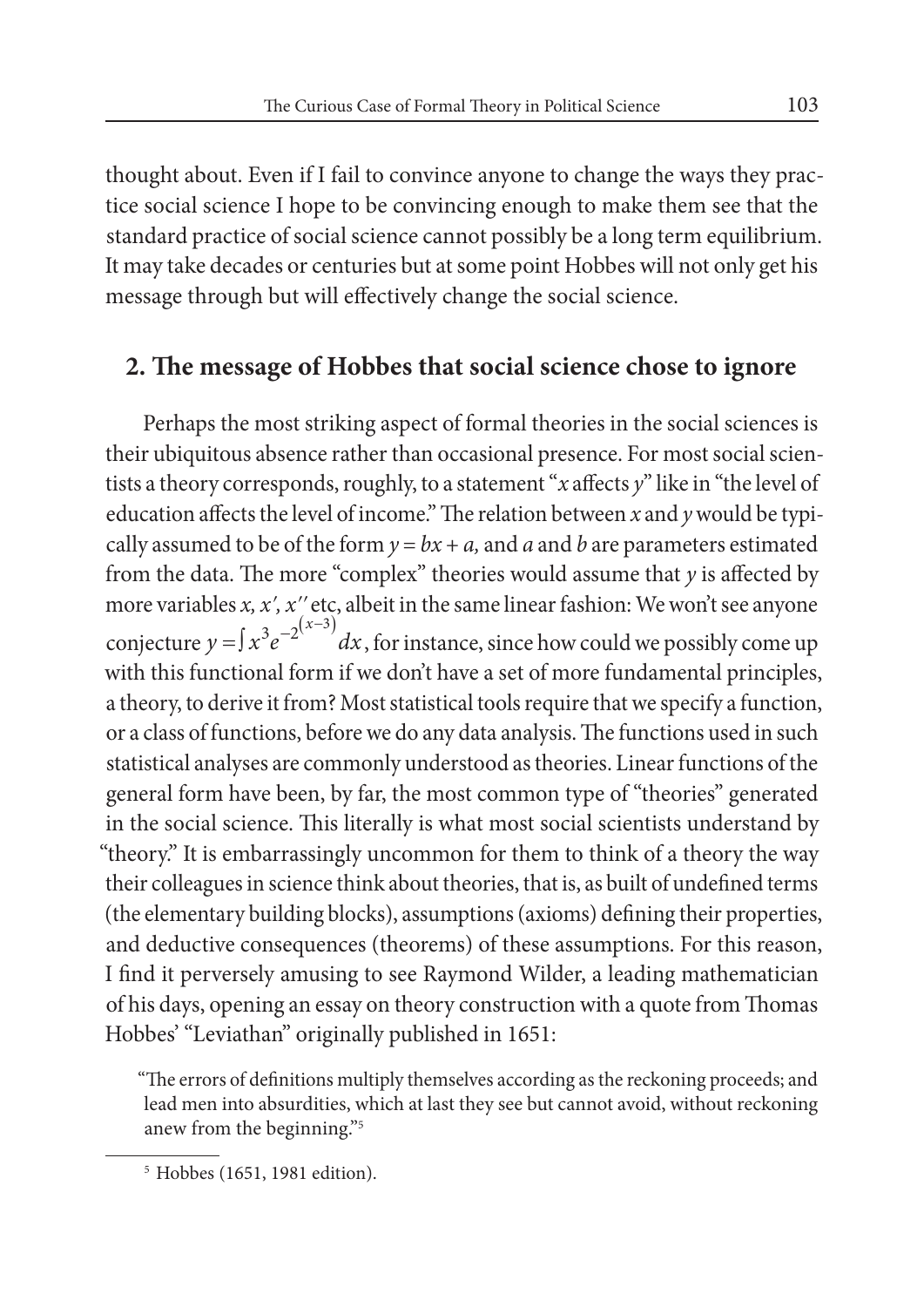A pure mathematician using a quote from a father of political science and one of the great classics of the social science to tag an explanation of the modern form of scientific theory presents an awkward dilemma for the social science: Has Hobbes' advice, realized with a great success by mathematics and hard science, been blatantly ignored by most of the mainstream social theory for centuries, and all that while "Leviathan" has never stopped to be one of the most widely assigned and read pieces of social science? Well, yes. And it puts social sciences in an embarrassing situation, especially that Hobbes' advice is hardly controversial.

Hobbes' point, to put it in the crudest way, is that science<sup>6</sup> cannot be built on ill defined, or non-defined, concepts. This sounds rather obvious. If we make inferences using concepts that we don't understand―and how can we understand something that is ill defined? ―we can only make a bad problem worse.<sup>7</sup> For sure we won't be able to explain these concepts to others, which is to say that if we don't know what we are talking about, it would be unreasonable to expect someone else to understand it. The first problem leads to absurd conclusions, the second prevents an accumulation of knowledge; either and both make the development of science impossible. This is a general observation and one that should apply to any endeavor aspiring to be called "science."

Hobbes might have felt uneasy about preaching the obvious as well. After all, he was merely repeating points that have been made twenty centuries ago by Aristotle and then implemented by Euclid in "Elements." "Elements" were, in fact, Hobbes' blueprint for constructing a scientific argument, so much so that he called it "the only science that it hath pleased God hitherto to bestow on mankind."8 Hobbes organization of "Leviathan" is meant to

<sup>6</sup> I use the term "science" in its most general meaning, not one that merely restricts it to "physical science." 7 In Hobbes' words "(…) a man that seeketh precise truth, had need to remember what

every name he uses stands for; and to place it accordingly; or else he will find himself entangled in words, as a bird in lime-twigss; the more he struggles, the more belimed."

<sup>8</sup> Indeed, Euclid's "Elements" have been the only axiomatic theory in existence for many centuries. The modern form of axiomatic theory is typically credited to Hilbert and his 1899 axiomatization of Euclidean geometry. For a fascinating account of the history Hobbes accidental inspiration by "Elements" see Macpherson (1985.)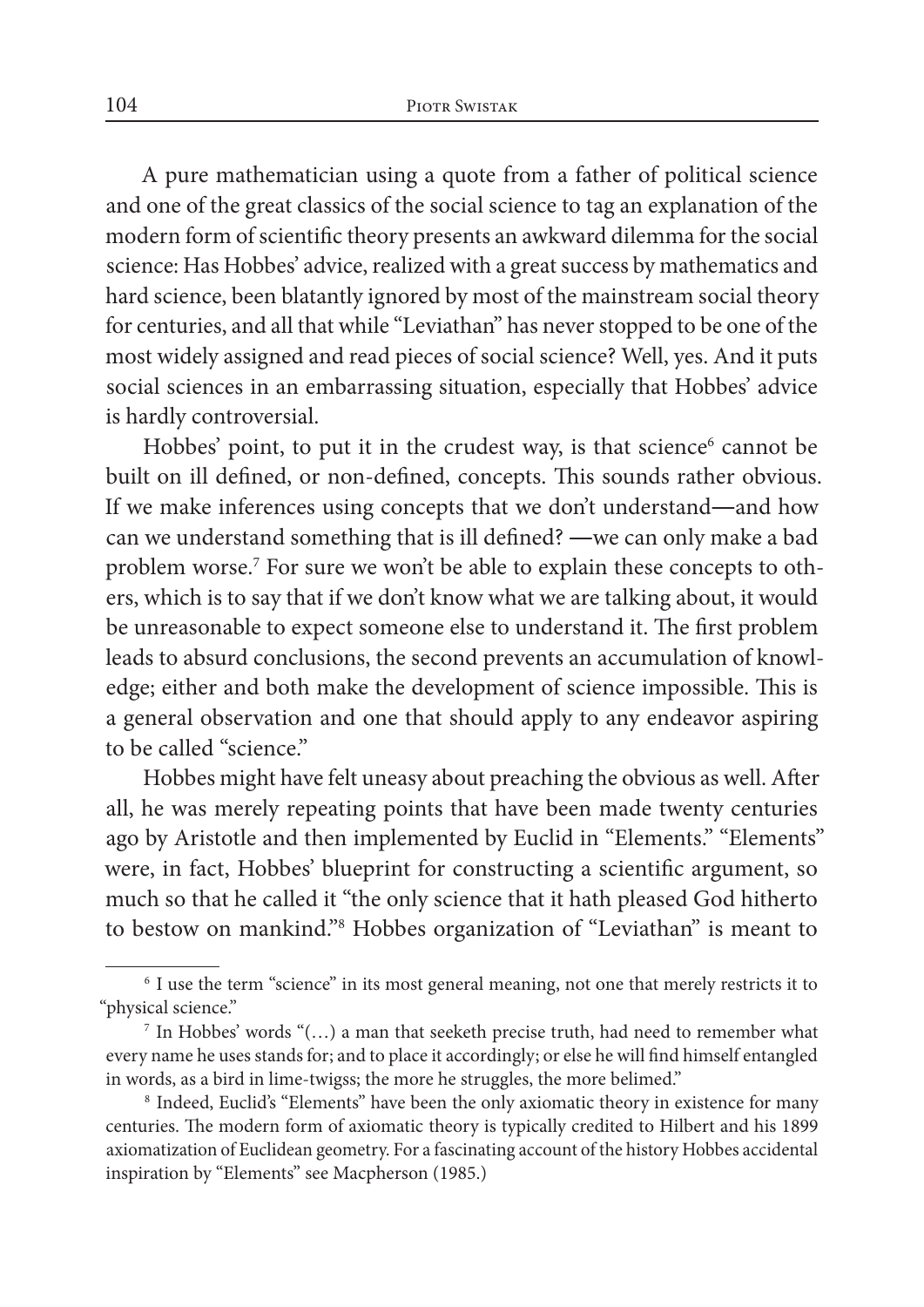follow the construction of "Elements."9 In fact, "Of Man," the first book of "Leviathan," is not only an implementation of a properly constructed theory but it also constitutes a proof that science—and indeed any reasonable form of human communication—cannot be practiced in any other way. Hobbes' implementation of Euclid's blueprint was so good that some three and a half centuries later "Leviathan" still stands out in the social sciences―if we clean up the antiquated language and shrink the long sentences―as an example of clarity and rigor. This is as much a praise of Hobbes as it is a criticism of the social sciences.

The fact that a scientific theory has to be constructed in a proper way was obvious to Hobbes and by 1950's it was obvious to anyone working in mathematics and in physical sciences and to a growing number of economists especially those with background in mathematics or in physics<sup>10</sup>. This must have made Raymond Wilder<sup>11</sup> conclude in 1952 that this form of theory construction "is acknowledged now as a fundamental part of the scientific method in every realm of human endeavor" (p.1622.) Wilder has been wrong when he wrote these words and he would have been wrong today. Most social scientists practice "science" that lacks "a fundamental part of the scientific method."

Wilder was right on a different count though. The tide was about to turn. In 1950's the change has already been sweeping economics and soon it was about to hit political science.

<sup>9</sup> It has been pointed to me by one of the reviewers that Hobbes had contacts with Descartes and Galileo, hence Euclid was hardly the only source of his convictions. My objective here is not, however, to provide a comprehensive historical account.

 $10\,$  By now to be accepted into a major graduate program in economics, an undergraduate degree in mathematics, or a coursework that comes close to getting one, is almost a prerequisite.

 $11$  Raymond Louis Wilder (1896-1982) was a leading mathematician of his times. His 1952 "Introduction to the Foundations of Mathematics" includes a chapter on theory construction, "The Axiomatic Method." It was later reprinted as an independent essay in "The World of Mathematics." More than half a century after its first publication "The Axiomatic Method" remains an excellent introductory writing on the subject. (Wilder spent most of his academic career in the Department of Mathematics at the University of Michigan, Ann Arbor; he was a member of the National Academy of Sciences and served as the President of the American Mathematical Society and the Mathematical Association of America.)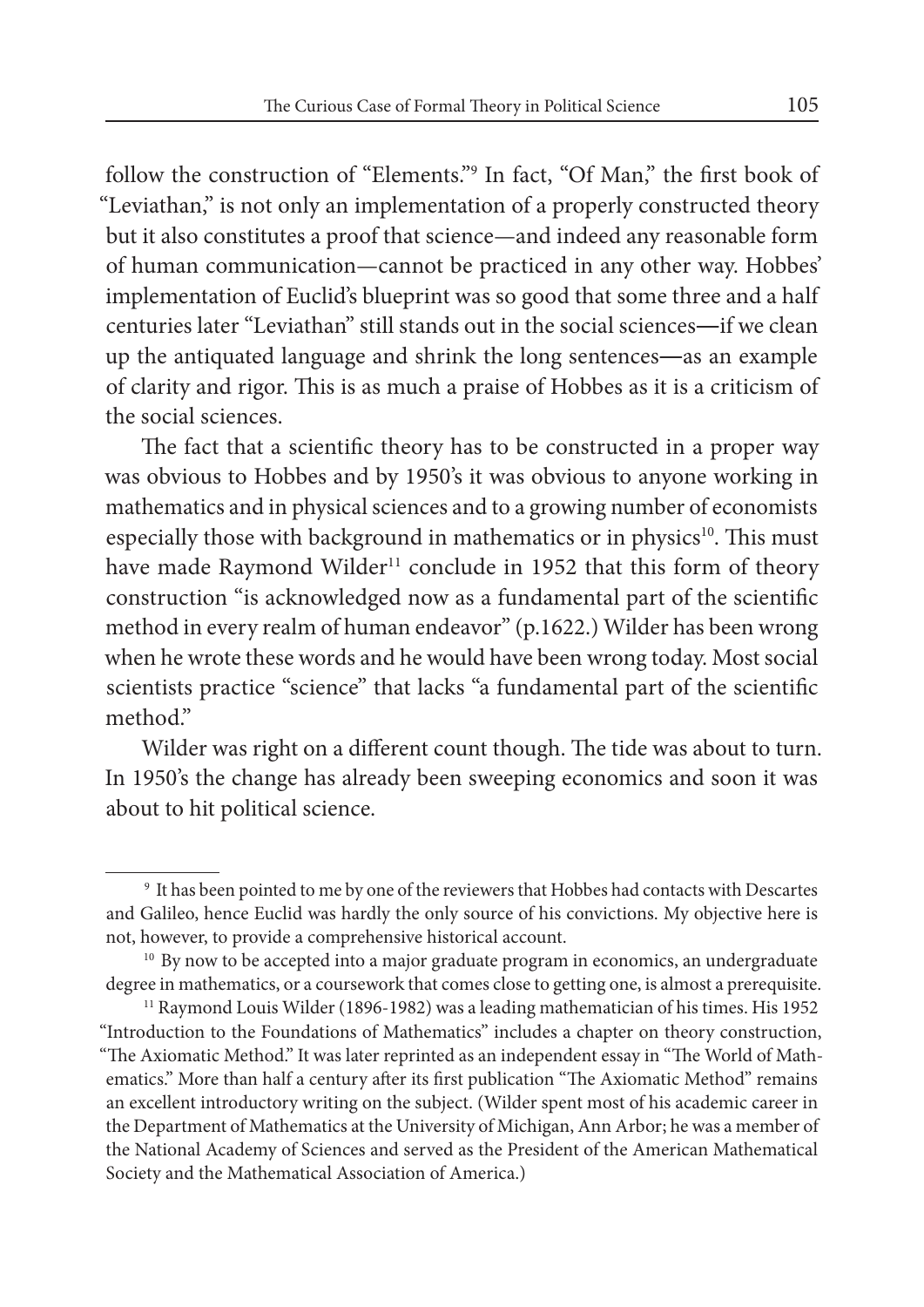# **3. William Riker and the emergence of the formal theory field in political science**

While the early uses of formal theory in political science can be traced to Black (1948), Downs (1957), Shapley and Shubik (1954) and a few others, there is no doubt that a subfield of political science that goes under the name of formal theory, rational choice theory or positive political theory (these names are often seen as interchangeable) is a work of one man. His name is William Riker. For anyone who witnessed the emergence and the growth of this field, "formal theory" feels largely synonymous with William Riker. Riker, in a sense, succeeded at implementing Hobbes' advice for political science.

Critical for Riker's success was the timing of his efforts. By 1950's mathematicians and logicians have refined the notion of a formal theory, which in these disciplines is better known as an axiomatic theory, and it became a standard of theory construction for an increasing number of scientists including a growing number of economists. In 1944 game theory has been launched by von Neumann and Morgenstern's "Theory of Games and Economic Behavior." It quickly became a fad among mathematicians and a small, but influential, group of social scientists. John Nash and Lloyd Shapley were among the earliest followers of the fad. In 1950's they were both graduate students in mathematics at Princeton and they both chose to work on game theory under Albert Tucker. Their doctoral theses were to lay the foundations of non-cooperative and cooperative game theory. (Their solution concepts are known as Nash equilibrium and Shapley value. John Nash and Lloyd Shapley were both awarded Nobel Prizes for these contributions.) About the same time Albert Tucker, came up with a name and an interpretation of a game that was brought to his attention by Merrill Flood and Melvin Dresher.<sup>12</sup> The name he proposed was Prisoner's Dilemma. Prisoner's Dilemma went on to become the single most important and most influential game in game theory. Finally, 1951 saw the publication of Kenneth Arrow's "Social Choice and Individual Values" which contained what is now known as Arrow's Theorem. The result

 $12$  This story has been recounted in many writings. One of the more recent ones is (Holt 2004).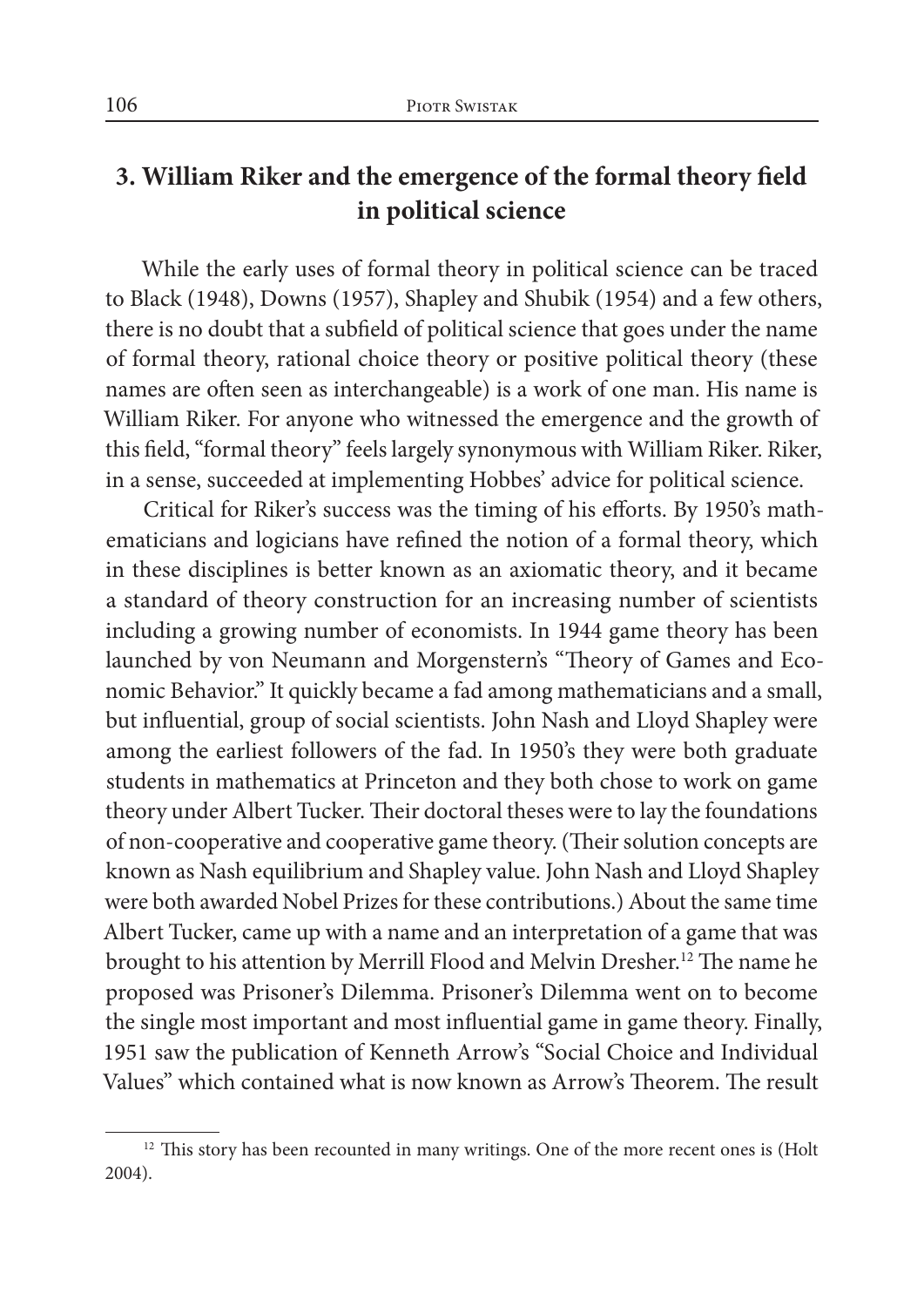gave rise to social choice theory and became an important factor in awarding Arrow a Nobel Prize. These developments have proved to be transformative for all social sciences but they were particularly consequential for the science of politics. At a closer look the core of most of them was par excellence political.

Game theory is a general theory of interactions and as such it is relevant for all social sciences. Of the two branches of game theory, cooperative and non-cooperative, cooperative game theory was created as a theory of coalition formation. Coalition formation is, of course, the domain of political science which made cooperative game theory impossible to ignore by political scientists. The relevance of non-cooperative games soon became equally obvious. The Prisoner's Dilemma hit at the very core of political science by providing a general model for a class of problems that require solution by government. The game's equilibrium came to be seen as the argument for the necessity of state and a proof that political science cannot be subsumed by economics. Jon Elster made this point explicitly clear by defining politics as "the study of ways of transcending the Prisoner's Dilemma." (Elster 1976, p.249) In this sense Prisoner's Dilemma became a label for the very essence of political science.

Another transformative idea came from a different line of research. Central to this research was the work of Kenneth Arrow. Arrow (Arrow 1951, 2nd ed. 1963) set out to formally define the core properties of a democratic choice and proved that they cannot all be satisfied. One way to think about Arrow's result is as a formal theory of any voting rule that we would want to use in elections. Before we start arguing if we want to use a simple majority rule, or a plurality rule or approval voting or, perhaps, the American electoral system, we would want to sit down and specify basic properties of any acceptable democratic voting rule. For example, we would want a rule that treats all voters equally (all votes count the same) and one which when used in a two-candidate election where every voter prefers one candidate over the other, would name the preferred candidate the winner. The way I always explain Arrow's Theorem is by stating such—overtly obvious—properties of a democratic choice and ask students to think of them as articles of a constitution. I have yet to find a single individual who would not support it. As it turns out, democratic rule of choice, as defined by the articles our constitution, is a concept with an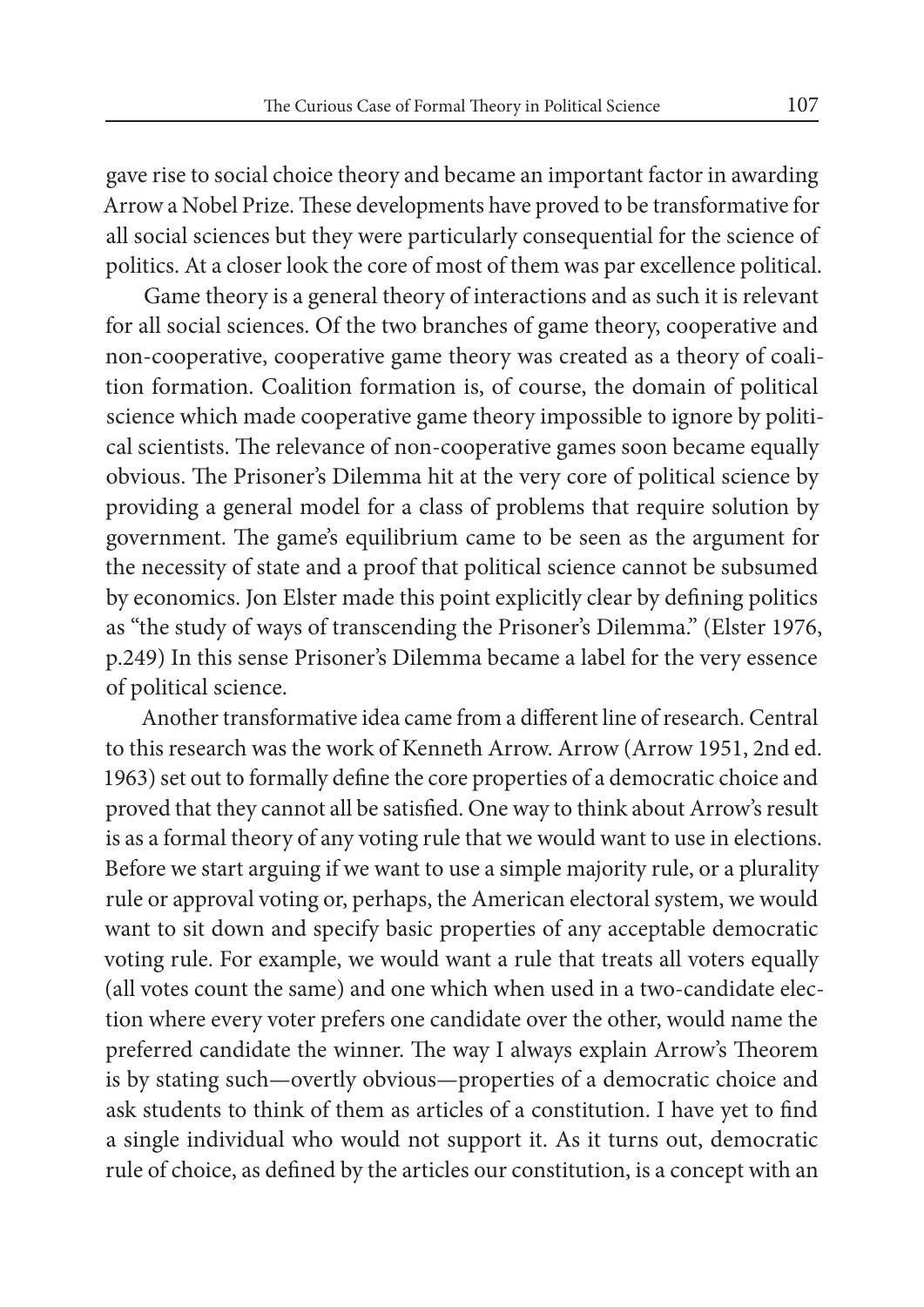empty connotation. Arrow has proved that "articles" of this "constitution" are inconsistent. This result, known as Arrow's Theorem, is considered by many to be the most important finding in the modern political science. This is one of the best lessons Hobbes could have hoped for. If Arrow did not construct an axiomatic (formal) theory of choice, we would have never known that what we may want in democracy is not possible to have.

It is important for me to note that my description of the developments of 1940's and 50's is not indicative of how they were seen, or recognized, in political science. All these results came from mathematics and/or economics and very few political scientists knew about them or had sufficient mathematical training to understand this work.13 Riker who had considerable training in economics was an exception. Not only was he familiar with this research but he clearly understood its importance for political science. He was also aware that the timing to change political science could not have been better and through his own research he began to advance the new paradigm (Riker, 1963, 1982; Riker and Ordeshook, 1973). The scientific form of this paradigm, widely seen as employing formal theory construction, became central to Riker's brand of political science. When in 1960's the University of Rochester was looking for faculty to build analytically rigorous social science departments, Riker was an obvious choice for political science. Backed by a very generous support of the university Riker built a department that made Rochester a famous brand and began a transformation that created the field of political science commonly known as formal theory.

Riker's students, students of Riker's students, and countless followers populate now major departments of political science offering curricula in formal theory at undergraduate and graduate levels. Political science seems to have undergone a permanent and irreversible change. And yet, I am not sure if the scope and the pace of the change would have been seen as satisfactory by Hobbes, or by Wilder.

The bulk of political science still does not use the proper theory construction. The very use of the "formal theory" label suggests that most "theories" are not constructed that way; to put it bluntly, it suggests that most of political

<sup>&</sup>lt;sup>13</sup> Private communication with William Riker and Peter Orheshook.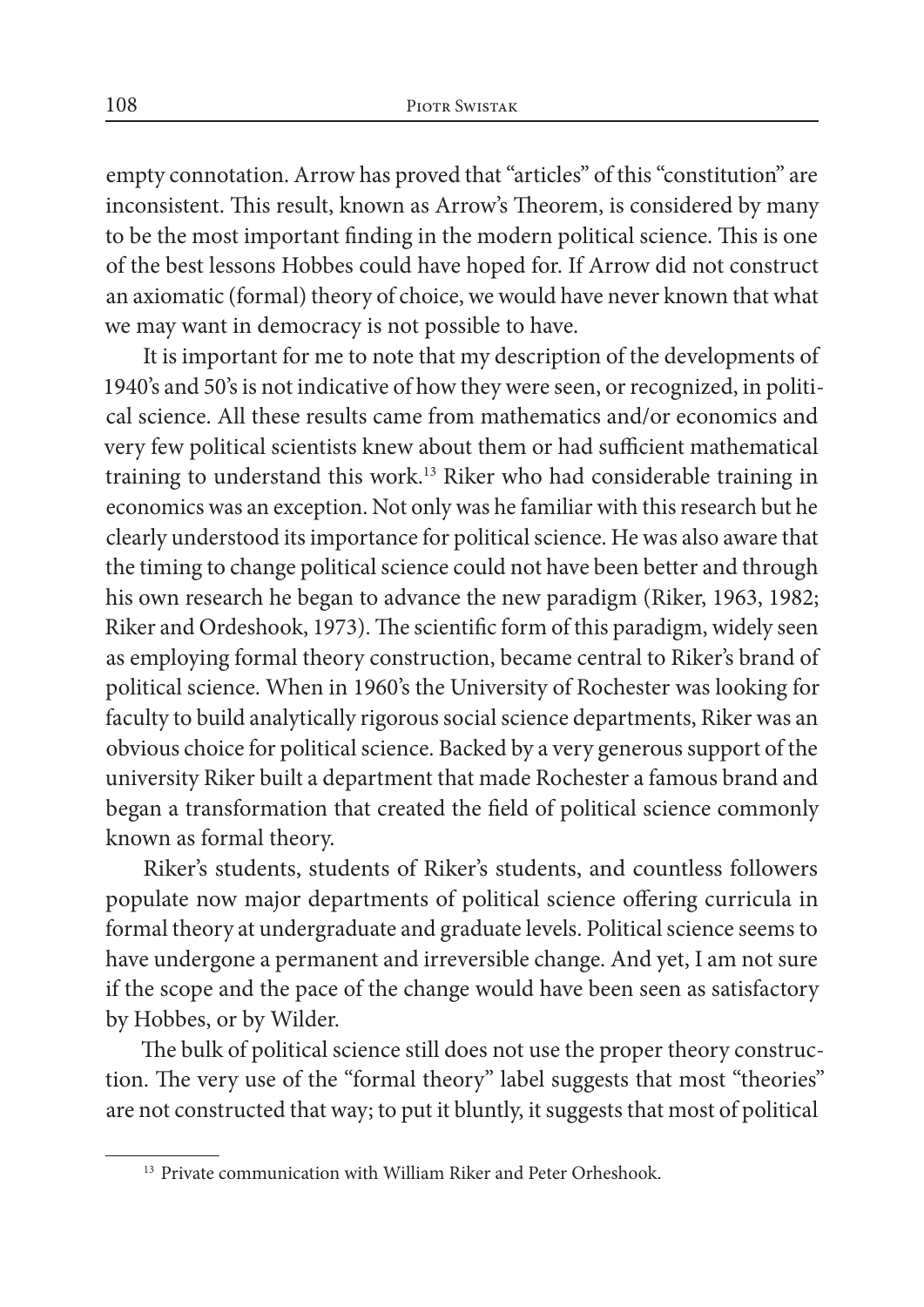theory is not really scientific. The inertia of the discipline and the resistance to change have proved to be considerable. For this reason, papers like this one will be written for a foreseeable future and arguments will be given for and against the use of formal theory construction in social science. The day when symbolic notation, like the one used in the formulation of preference theory, will cover blackboards of classes in political science the way they do now in physics, is still very distant.

For this reason, anyone teaching formal theory in political science finds it imperative to explain to students why formal political science looks so much different than what they see elsewhere in the discipline. I often envy physicists who don't have to justify the use of mathematics or other properly formalized constructs since everyone in physics knows that this is the proper form of science. In the next two sections I offer two arguments which I often use to convince students of politics about the necessity of the proper theory construction.

What I have consistently found to work best as convincing explanations are arguments that use short and simple examples. Each of the next two section is built around one such example.

# **4. An example that explains the necessity of formal political science**

Sometime during the winter break of 2006/07 Nicholas Grossman, who was then a graduate student at the University of Maryland, stopped by my office to tell me about a peculiar finding he had overheard on the radio when driving from Connecticut to Maryland. The data concerned a study involving voters' preferences over three Democratic front runners, John Edwards, Barack Obama and Hilary Clinton, who were to compete for the Democratic nomination in the US presidential election of 2008. The puzzle behind the peculiar results can be shortly described as follows.

Subjects in the study were asked to consider two candidates, Edwards and Clinton, for instance, and pick the one they would vote for. They were then asked to do the same for Edwards and Obama, and Clinton and Obama. In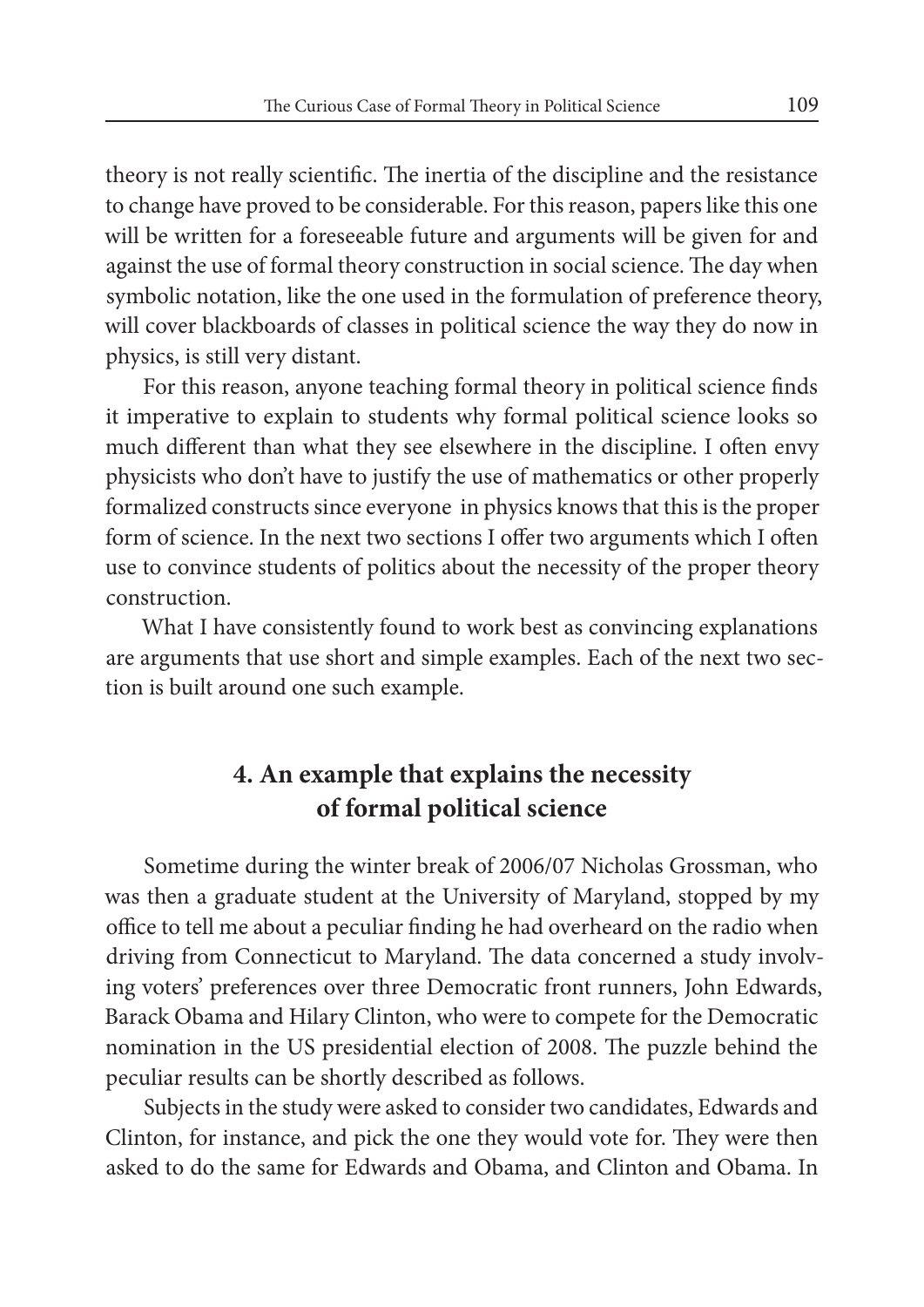yet another question they were asked to vote for one from the set of Edwards, Obama and Clinton. Interestingly, Edwards was picked by a substantial majority against Clinton and against Obama and yet when subjects were picking one out of three, Edwards ended up with the lowest percentage of votes. This has struck Grossman as an interesting, and a possibly odd, result. Indeed, the data seems counterintuitive enough to warrant a closer examination.

To make the puzzle more explicit let's conjecture specific distributions of choices. Assume, for instance, that Edwards was chosen by 60% over Clinton and by 60% over Obama; for completeness, let's also assume than 60% chose Clinton over Obama. Suppose, moreover, that when asked to pick one out of three, 38% chose Clinton, 32% Obama, and 30% Edwards. What, if anything, might be wrong with this outcome?

If, indeed, there is something wrong with the assumed distributions, the problem must originate in subjects' preferences over the candidates. If, for instance, a subject does not really know any of the three candidates but feels compelled to answer the questions, he may well make his choices at random. But choosing at random means that a person who chose Edwards over Clinton may choose Clinton over Edwards when asked about his preferences again. His choice in one instance is unrelated to his choice in the other. Is it an effect of such random choices that strikes us as "odd" in the data? Do we, indeed, intuitively expect some "consistency of choices" and this consistency is violated by the distribution of votes cast by the subjects?

If the lack of consistency of choices constitutes the essence of the puzzle, then the solution would require that we define the conditions of consistency and then prove that they are violated by the data.

And so, let's first consider the properties of choices that would agree with our intuition of consistency. If, for instance, a decision maker chooses x over y, basic consistency, as I have already noted, would require that he does not choose y over x when we ask him again. Another similarly straightforward aspect of consistency would have a preference relation behave similar to a "greater than" relation on numbers: if a subject prefers x over y and y over z then he should also prefer x over z. Yet another set of intuitions would apply to cases in which a decision maker is indifferent between alternatives. Here our intuition would suggest that indifference is a form of equivalence. Thus,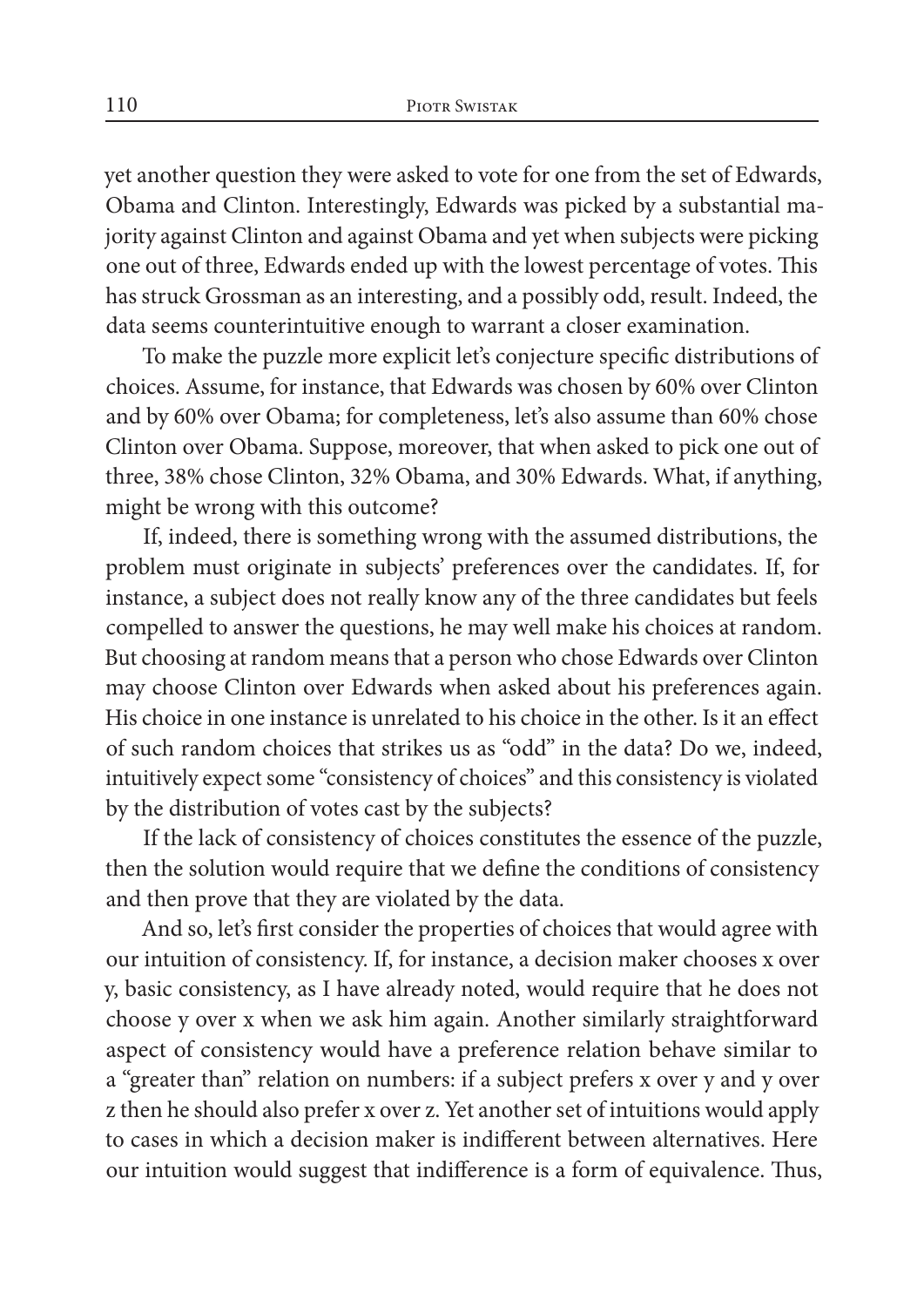for instance, a "consistent" indifference relation should not be affected by the order in which alternatives are presented: if a person is indifferent between x and y, he should also be indifferent between y and x. In addition, anyone who is indifferent between x and y and y and z should also be indifferent between x and z. One final condition would assume that subjects know the alternatives and, hence, can choose between them. More specifically, we will assume that when a decision maker compares two alternatives he would either prefer one over the other or be indifferent between them.

If we agree to define our intuitions the way I have suggested, we are all set to construct a "formal theory" of individual decision making. In the formulation I will use the following notation:  $D = \{x, y, z,...\}$  denotes a finite set of alternatives;  $\prec$  denotes a binary preference relation (strict),  $\sim$  denotes a binary indifference relation,  $\neg$  denotes "it is not true that,"  $\forall$  denotes "for all," ∃ denotes "there exists," ∈ denotes "belongs to," ⇒ denotes "implies," ∨ denotes "or," and & denotes "and." A formal system  $\langle D, \prec, \sim \rangle$  which satisfies the following five axioms is called *theory of preferences*.

A1. (COMPARABILITY)  $\forall x, y \in D$ :  $(x \prec y \lor y \prec x \lor x \sim y)$ . A2. (ASYMMETRY OF  $\prec$ )  $\forall x, y \in D$ :  $(x \prec y \Rightarrow \neg (y \prec x))$ . A3. (TRANSITIVITY OF  $\prec$ )  $\forall x,y,z \in D$ :  $((x \prec y \& y \prec z) \Rightarrow x \prec z)$ . A4. (SYMMETRY OF ∼)  $\forall x, y \in D$ : (x∼y ⇒ y∼x). A5. (TRANSITIVITY OF ∼)  $\forall x,y,z \in D$ : ((x∼y & y∼z) ⇒ x∼z).

The theory we have just formulated, known as theory of preferences, constitutes the most general concept of rationality in the social sciences. For this reason alone, it may well be the most important formal theory of all. But there is another important reason for its significance. A properly constructed theory of choice made it possible for the science of choice to grow. The expected utility theory, formulated by von Neumann and Morgenstern (1945), is a generalization of the preference theory to the domain of choices that involve lotteries, i.e., probability distributions over alternatives in the domain. Game theory, finally, is a generalization of theories of individual decision making, i.e., theory of preferences and the expected utility theory, to cases in which the outcome is affected not only by the action of a decision maker but also by the actions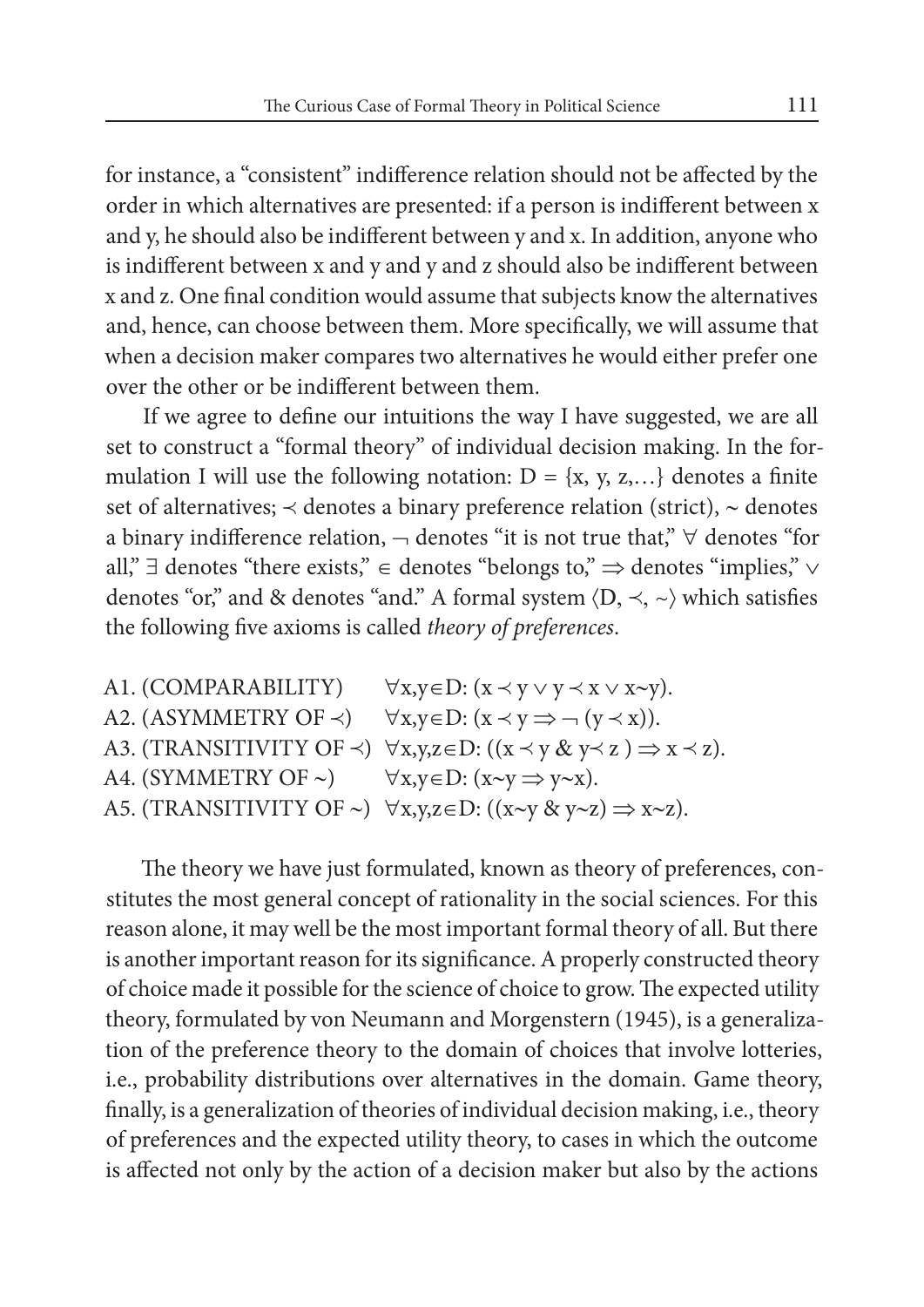of others. These connections are important to note because without a proper formulation of a theory of preferences the path that links it with game theory would not have been possible. For any science to progress, it must be cumulative and this cannot be done outside of properly constructed theories.

Now that we have defined a consistent choice behavior, better known as rational choice, we can return to the data and ask if there is any evidence that any of the axioms has been violated. Given the design of the study the only axiom that can be violated is the transitivity of the preference relation. Does, then, 60% choosing Edwards over Clinton, 60% choosing Edwards over Obama, 60% choosing Clinton over Obama, and 38% choosing Clinton, 32% Obama and 30% Edwards when asked to pick one out of three indicate that some of the subjects must have had intransitive preferences?

The answer is given by the following example. Consider a group with the following (transitive) preferences over Edwards (E), Clinton (C) and Obama (O): 8% prefer E over O over C or EOC, in short, 22% ECO, 30% CEO, 8 COE, 30% OEC and 2% OCE. It is easy to check that this distribution of preferences results in the conjectured data. And so, the intuitive feeling that something must be wrong with Edwards winning by considerable majority over Clinton and over Obama and then coming last when voters were to pick one out of three candidates was plain wrong.

This, of course, would not come as a surprise to anyone working with deductions. After all the point of any deductive science, i.e., a formal theory as a political scientist would say, "(…) is to start with something so simple as not to seem worth stating, and to end with something so paradoxical that no one will believe it." (Russell 2009) Implicit in Bertrand Russell's words is an advice that working with proper science we are better off putting our intuitions aside since what we are heading for may be negatively correlated with them. This seems to be the case with the example of the voting study.

Another lesson to be learned from the example is that formal theory, as the proper form of science, is necessary simply because human brain cannot properly process tasks of certain complexity. Just like we do not attempt to multiply two five digit numbers in our head we should not attempt to make scientific inferences outside of a properly constructed formal theory. As Richard Feynman has notably put it: "Science is a way of trying not to fool yourself.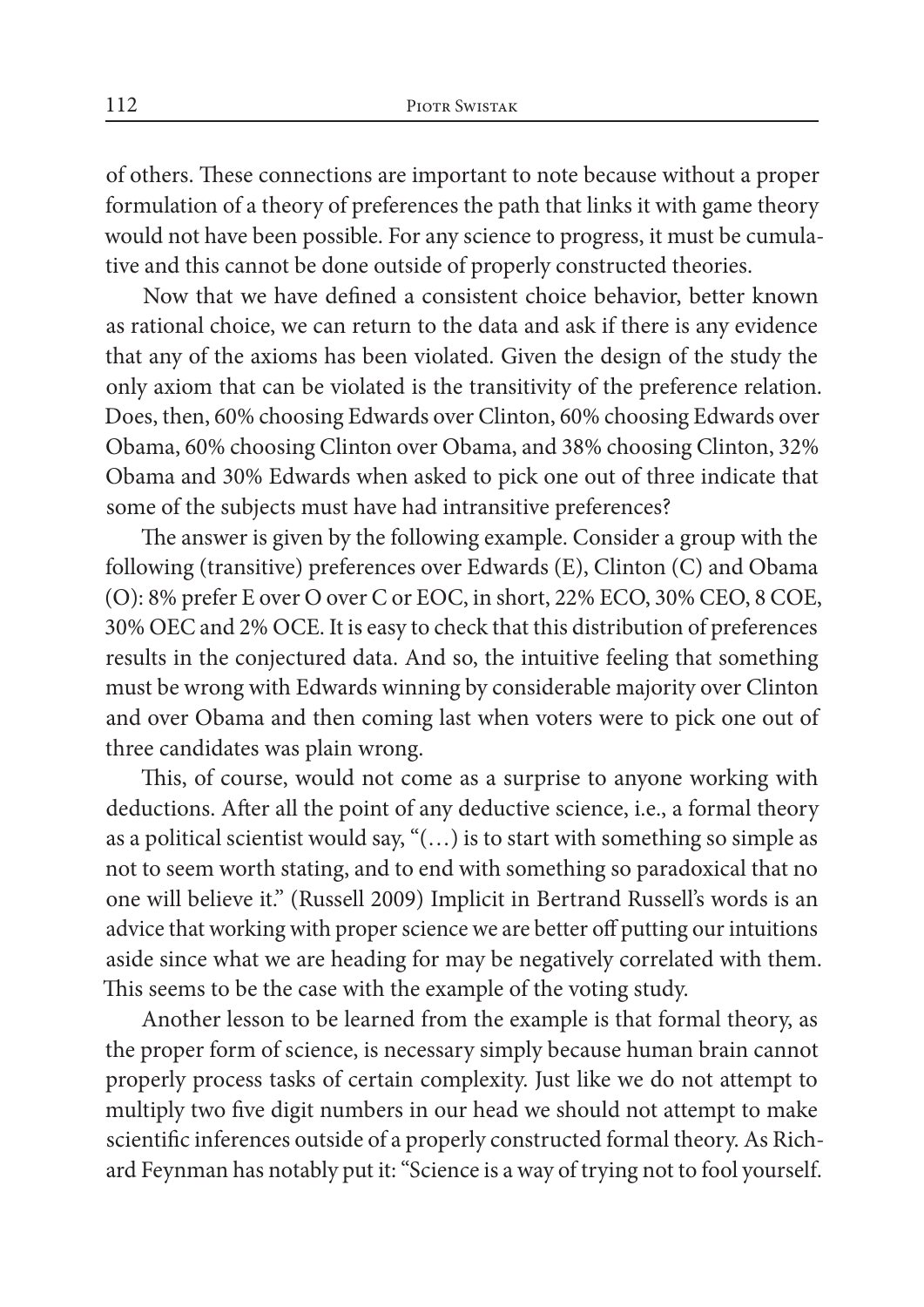The first principle is that you must not fool yourself, and you are the easiest person to fool." (Coyne, 2009)<sup>14</sup> While we widely recognize and acknowledge our arithmetical deficiencies and wisely use calculators when multiplying five digit numbers, we are not nearly as humble when it comes to our ability of practicing social science. If we were, the formalization of the social science would have started with Hobbes.

#### **5. A trap for a barefoot empiricist**

Barefoot empiricism is a common accusation used against many social scientists. How can we, in a simple way, see that sheer data analysis may not make sense without a theoretical reflection? It would be good to see it using the simplest theory possible. If sheer data analysis without any analytical work turns out to be unreasonable in the simplest instance then, obviously, it can only get worse as we move to more complex cases.

Imagine that John, a student of international relations, has been studying networks of military alliances. A pure empiricist, John gave no thought to theoretical properties of such networks and set out to search for interesting empirical relations in the data. The data spanned many decades and for each point in time and every two countries it could tell John whether the pair was in military alliance or not. For exploratory purposes John picked an arbitrary year and started looking at the data. To aid his exploration he would occasionally draw a graph, like these in Figure 1, with countries represented by vertices and alliance relation by edges; absence of an edge between two vertices means that the two countries were not allied.



Figure 1

<sup>&</sup>lt;sup>14</sup> I want to thank Ion Bendor for bringing this quote to my attention.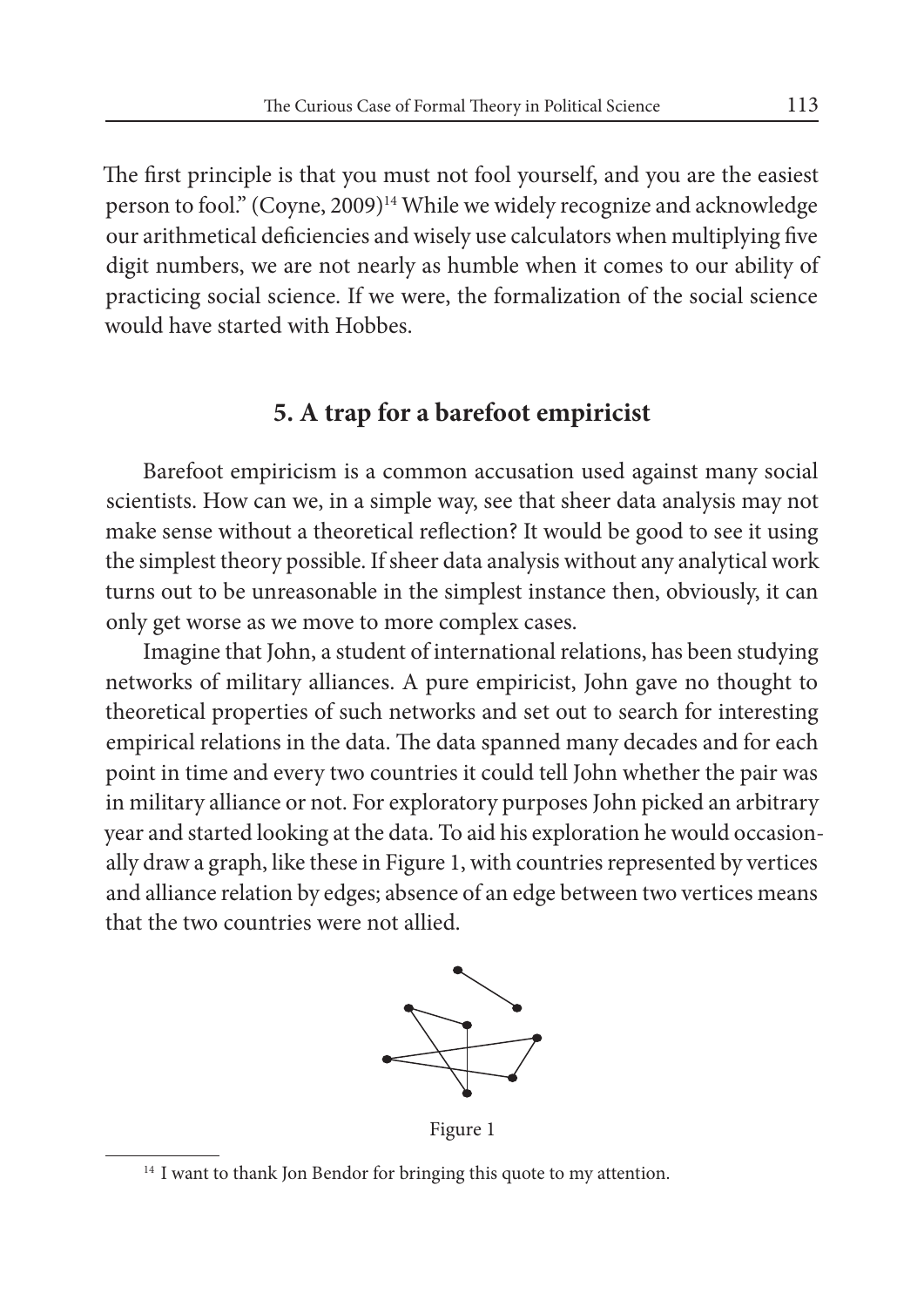Imagine now two unrelated scenarios of what could have been the outcome of John's analyses.

*Situation 1*. After a careful examination of alliances in all groups of countries, and at all points in time, John discovered a remarkable regularity: It was always the case that if *a* was allied with *b* and *b* was allied with *c* then *a* was also allied with *c*. Since this property is called transitivity in the jargon of "relational properties," we can say that John has discovered ubiquitous transitivity of the alliance relation. This regularity has struck him as one of obvious significance and since no one else had noticed it before, John felt that he made an important discovery.

Now, let's reverse the time, assume that Situation 1 has never happened and John did not notice transitivity simply because there was no transitivity in the data. Situation 1 aside, however, the data might have held other interesting regularities for John to observe. The next situation describes one such scenario.

*Situation 2*. Suppose that John, like many scholars of international relations, was interested in the concept of power. One possible index of country's power is its number of allies. Since more allies makes one more powerful (other factors equal), John started examining patterns in the number of allies. One thought that has crossed John's mind was to look for cases where every country has a different number of allies. In such cases countries would form a strict "power hierarchy" with the country with most allies at the top and the country with the least allies at the bottom. Interestingly, though, John has failed to find them. At all points in time and in all possible subsets of countries there were always at least two countries with the same number of allies. There has never been a set of countries with a strictly hierarchical order that John was looking for—not a single case like that across the recorded history! This observation has struck him as interesting and significant. Since no one else had discovered it before, John felt that he has made an important discovery.

Let's now revisit the two scenarios. Since all that John has done is data analysis, we now need to do some thinking for John. Let's begin with Situation 1 and the case of transitivity. If we consider all theoretically possible graphs of alliances it is obvious that some graphs have a transitive alliance relation, say the graph in Figure 1, but other graphs may not. This means that the transitivity of the alliance relation discovered by John was a genuine empirical finding.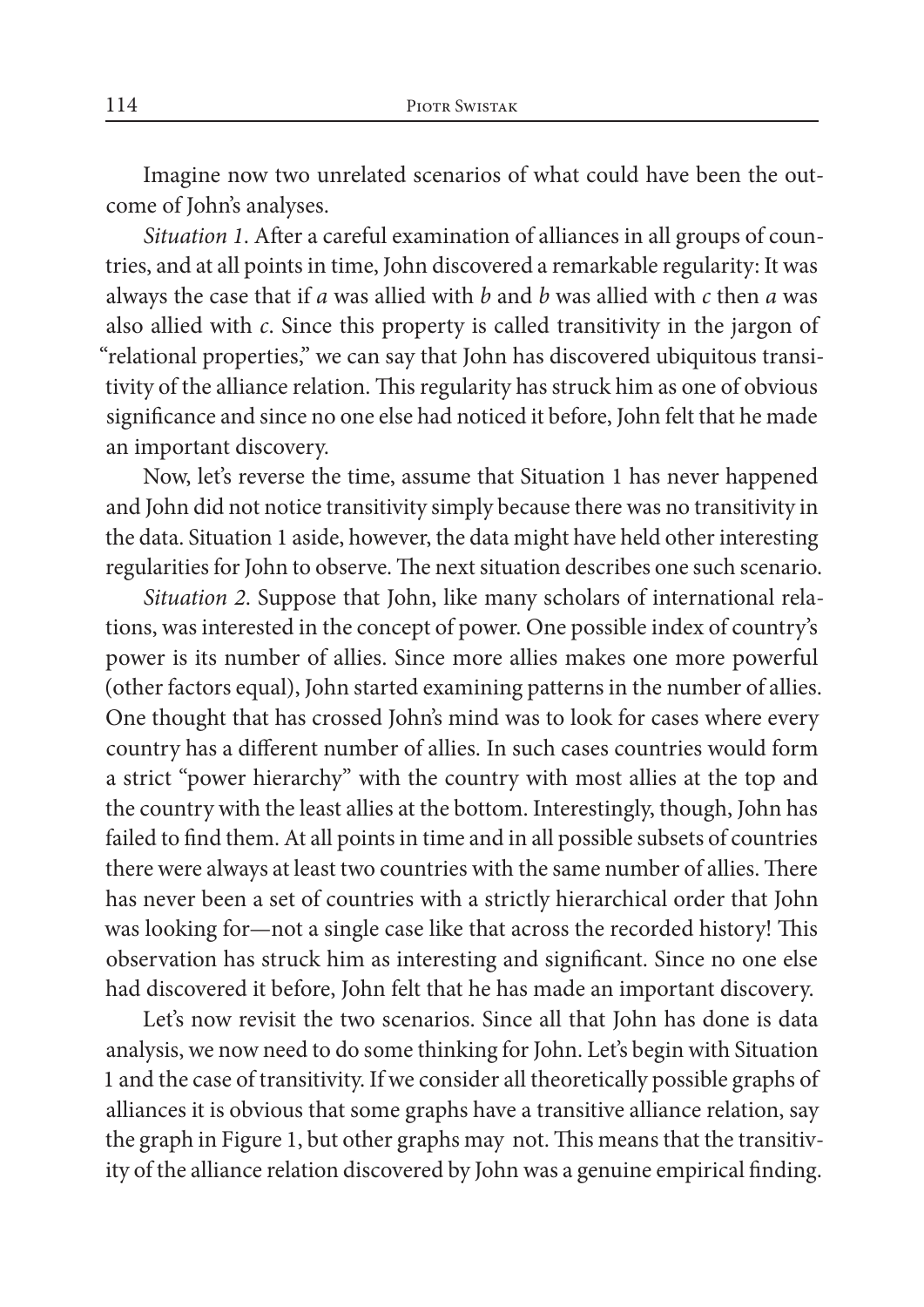A philosopher would say that a proposition "In all networks of alliances the alliance relation is transitive" is a synthetic proposition—one that may be either true or false depending on what we find in the data. In Situation 1 the data have rendered this proposition true.

Now, let's turn to Situation 2 and, by analogy, ask if the proposition "In all networks of alliances there are at least two countries with the same number of allies" is a synthetic proposition as well. Is it so that in some cases the proposition is true but in some it is false? If this proposition is synthetic then John's discovery, like the discovery of transitivity, would mean a genuine empirical finding. But what if it is not a synthetic proposition? In that case, given the definition of a synthetic proposition this proposition must always be true. But if it is always true, regardless of the data, then it must follow deductively from the structure of the data. Does it?

Clearly, to move ahead with the problem we need to realize the structure of the data—i.e., the underlying formal theory—and try to figure out what follows from its axioms. Fortunately, the theory is trivial, even from a barefoot empiricist's point of view and may well be the simplest theory there is. It consists of a finite set of objects, countries in our interpretation, and a single binary relation, the alliance relation α, on this set. The only assumption we make is the symmetry of this relation: for any *a* and *b*, if *a* is an ally of *b* then *b* is an ally of *a*. Our formal theory is a system  $\langle D, \alpha \rangle$  with a single axiom:

#### A1. (SYMMETRY OF  $\alpha$ )  $\forall a, b \in D$ : ( $a\alpha b \Rightarrow b\alpha a$ ).

This, of course, is a well-known theory in mathematics, a subfield of graph theory which is called a theory of undirected graphs. What is important for John, however, is what follows deductively from this simple axiom. And what follows is that his empirical observation was not "empirical" at all. No matter what system of alliances you take there will always be at least two countries with the same number of allies.

To prove this proposition let's suppose, by contradiction, that there is a system with n different countries (n>2) where all countries have different number of allies. The only possible number of allies any country can have is one of the n numbers: 0, 1, …. , n-1. Thus if all countries have different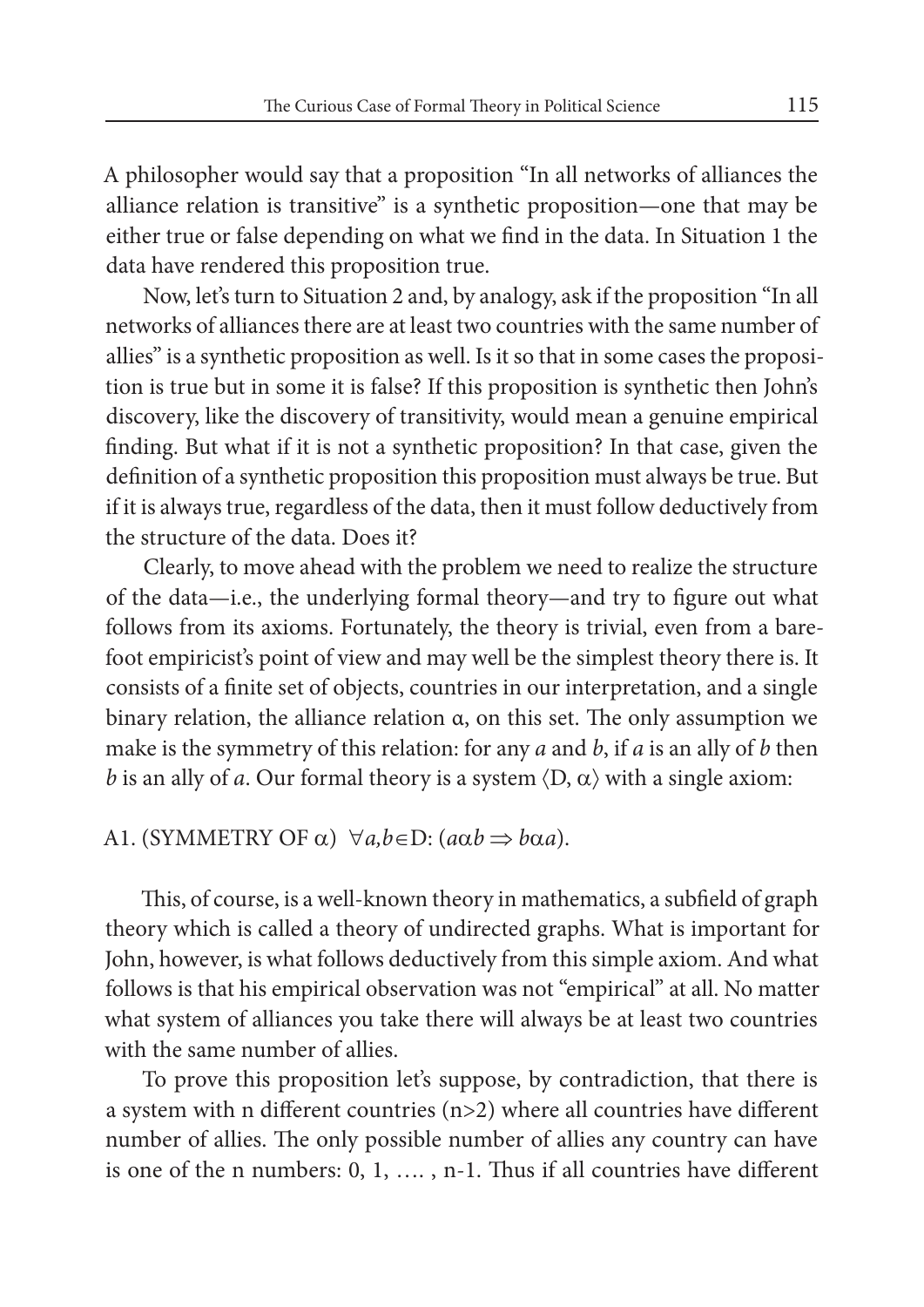number of allies, then one of them must have 0 allies, another one 1 ally, another one 2 allies, …, and yet another one n-1 allies. But if a country has n-1 allies, it must be allied with all other countries in the system, and this means that the system cannot contain a country with 0 allies. This, however, contradicts the fact that all countries have different number of allies, and thus proves the proposition.

What John has thought to be an empirical discovery, turns out not to be an empirical discovery at all—it is a deductive consequence of the way he has defined the problem. And so the proposition "In all networks of alliances there are at least two countries with the same number of allies" is not a synthetic proposition; it is not an empirical regularity at all. Philosophers call such propositions analytic. This means that if we properly specify the concepts and the assumptions we use—construct a proper theory, that is—then this proposition follows from the axioms.

Whenever we deal with properly defined concepts, there will always be empirical findings whose status we won't know if we don't check if the observed regularity does not follow from the set of assumptions that define these concepts. In other words, unreflective empiricism is only safe when a theory is trivial: either all deductive consequences of the assumptions we make are obvious or there are no deductive consequences at all. Whenever we venture into the simplest of nontrivial theories, like the theory of alliances, we would not know if our empirical discovery is genuine or not unless we first show that it is not a deductive consequence of theory's assumptions. Atheoretical empiricism only makes sense in a world that has a transparently trivial structure.

Perhaps my example is too simple to fool everyone though I know for a fact that it works on great many people. It shows that our brains are not good with deductions. Even if we realize the form of the theory we are working with we still cannot see some very simple consequences of the assumptions we make. But if our logical skills are dismal then the very idea of pursuing inferences without properly specifying all assumptions needed—i.e., without having a formal theory—makes about as much sense as trying to execute an addition without knowing what numbers we are adding. And so, my last example goes to the core of the problem: How good are our logical powers?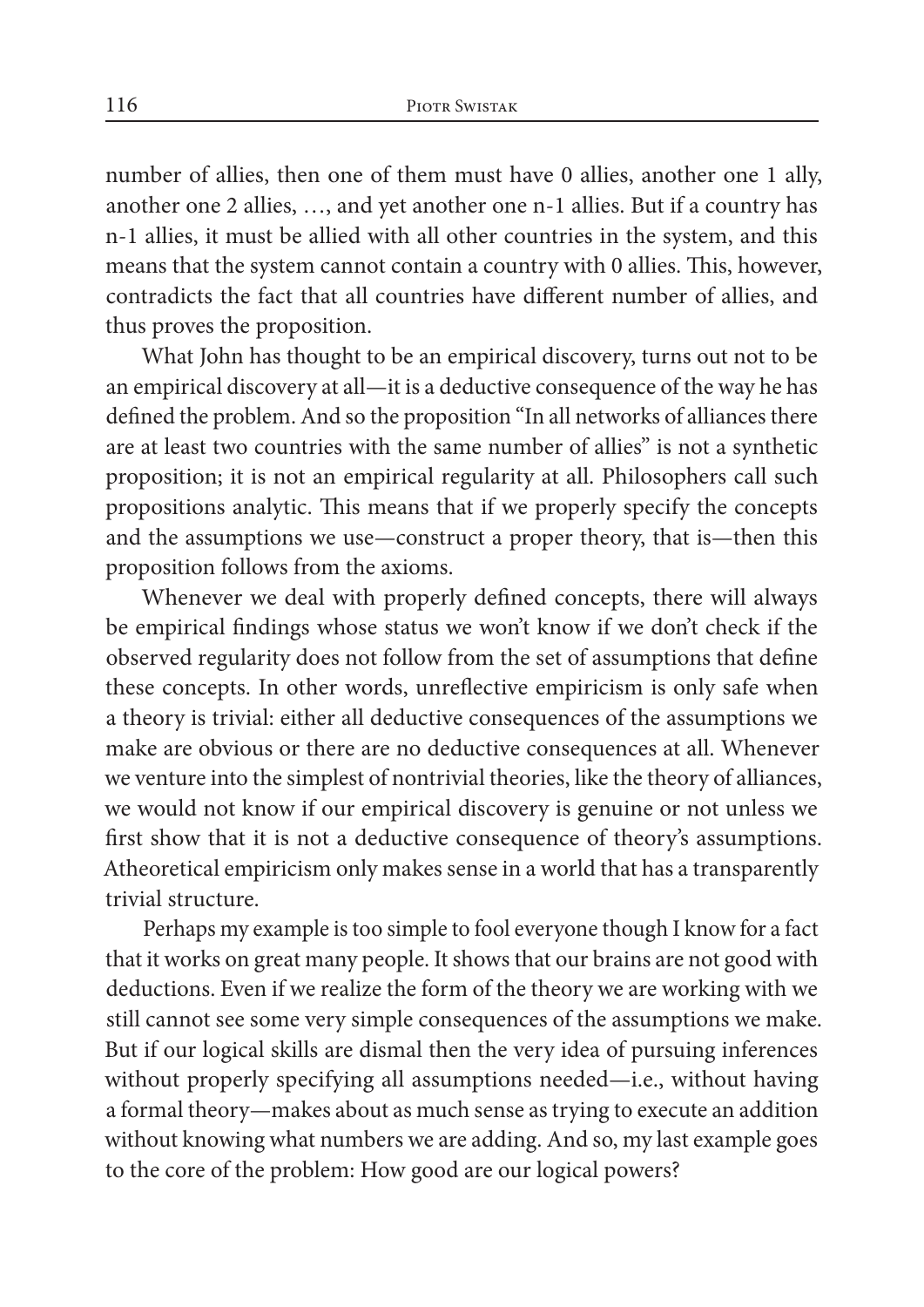## **6. The dismal shape of our scientific backbone**

Since all valid inferences have to use logic, logic is our scientific backbone. I often come across people who think that logic is an abstract construction of philosophers and mathematicians and as such belongs with other esoteric topics that are of interest to no one but academics. They are wrong. First and foremost, logic is the way we (should) make inferences, not just in science, but in everything we do.

To see logic at work it is enough to recall a visit to a supermarket and reflect on one of the shoppers in front of us whose train of thought must have gone somewhat like this:

"Oh, good, the cashier has scanned all my products. Why does he keep staring at me? Oh, I know. I have to pay now. OK, let's pay. How can I pay? Well, by cash, credit card, or a check. So, where is my money? It must be in a purse which is in my backpack. Let's get it and pay cash. How much do I have to pay? All right, let's see how much cash is in the purse. I have a ten, and a five, and some singles. No, I don't have eighty-four dollars. All right, let's use a credit card then. But, where are my credit cards? They can be in my purse. Are they? Let's check. No, they are not. Well, they must be in my wallet then. But my wallet can only be in my purse or in the back pocket of my pants. Since it is not in my purse, it must be in the pocket. Oh yes, it is. (…)"

In science people make inferences the same way, albeit faster.

If we can watch logic at work in a supermarket, logic must clearly be the backbone of our actions and thoughts. Since it is important to have a strong backbone we ought to take a closer look at ours.

Consider, for instance, the following dictum of Carl Sagan, a prominent astrophysicist and a popularizer of science. (Davidson, 1999, p. xv.)

If "experts" could always be trusted to make the right moral decision, then public participation would not be necessary—but they cannot be, and so it is.

If we have read over this argument without any alarms going off, my point that our backbone is not in good shape would have been made. This is because Sagan's inference is wrong; his dictum contains a logical error. Note that the saying has the following structure: "If *p* then *q*. But we observe *not p*, thus we conclude *not q.*" For Sagan's dictum to hold we would need "if *p* then *q*" implying "if *not p* then *not q*." But, it does not.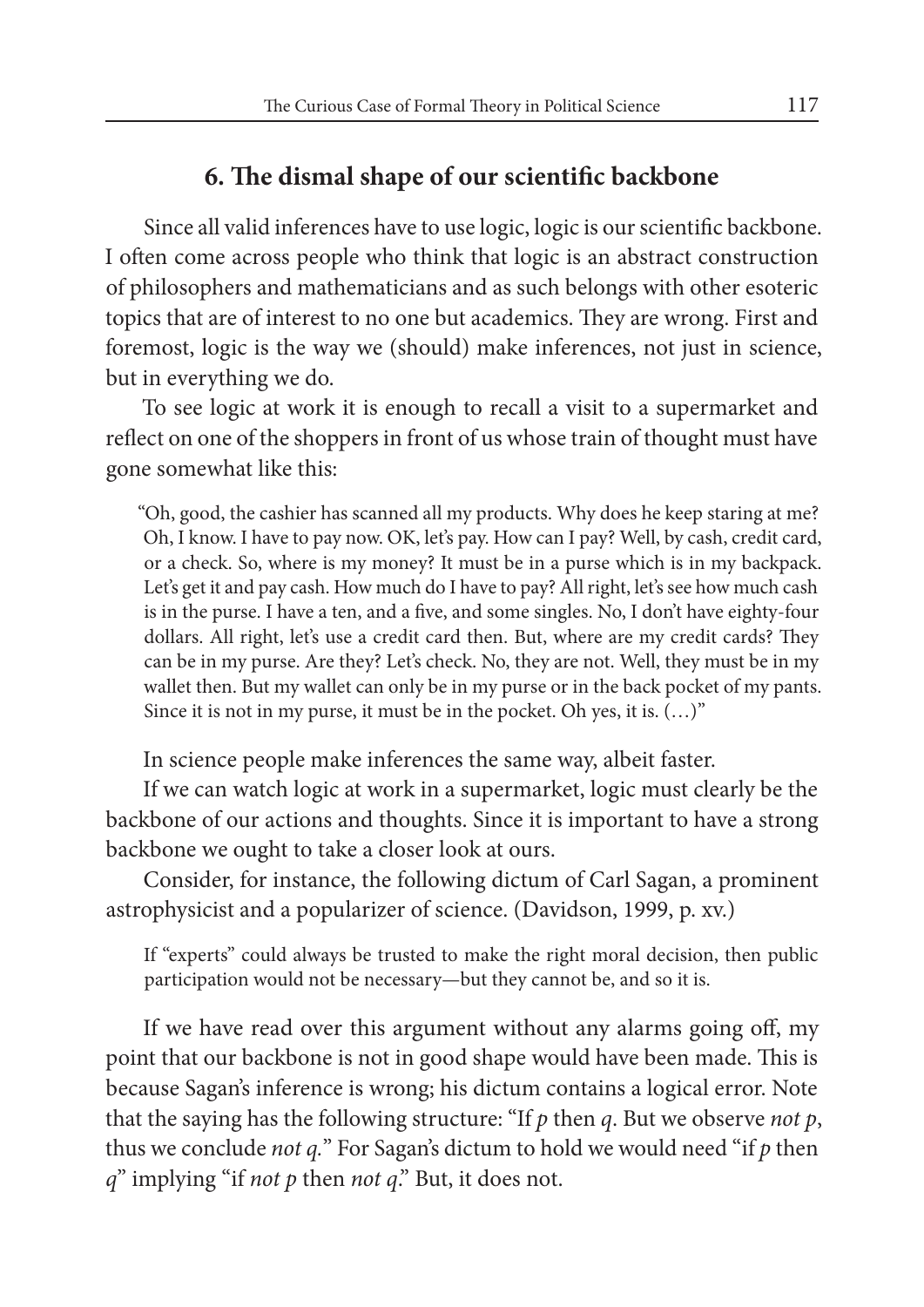The dictum's logic is not all that more challenging than what we saw in the supermarket story and yet, if we don't clearly see what is wrong with it we would have to concede that our backbone has failed us. Well, a slip, you may say, is not a big deal. Don't we all make mistakes? Yes, we do. This is one point of the story. Another point of the story is that we would expect science to be free of such mistakes. If an engineer designs a bridge, we expect him to be careful about the validity of inferences he used in the construction. This is clearly something we would wish of anyone whose actions affect us. Even the most methodologically flamboyant social scientist will place his trust in logic when heading for a surgery. Whether we want to admit it or not, we all assume that people whose actions affect us do not make logical mistakes.

Picking on Carl Sagan is important for another reason. It is the smart people we should watch because it is their arguments that we trust most. The problem, of course, is that their brains, just like everyone else's, are not perfect. The more important problem with logical mistakes is that while we all make them; it is very seldom that we have an opportunity to recognize that we do. Here is my very own blunder. I must have had many of them, but, unlike the case below, there was no one around to point them out to me.15 The blunder uses Wason's selection task experiment which I have later replicated dozens of times in my classes.

Suppose we have four cards and each has a letter written on one side and a number on the other. The four cards lie on a table and show A, B, 4 and 7. Which cards do you need to turn over to determine if the proposition "if A is on one side then 4 is on the other" is true? Should we open cards A and 4, or should we do something else? I am most gratified to find that a good majority of people are guessing A and 4. So did I. Some people guess A and 7 though, and they are correct. My guess of A and 4 was wrong and I would not be able to talk myself out of the trouble. The virtue of science is that whenever I am wrong anyone can prove me wrong and make me see my mistake and correct my reasoning.

Let's then go through the reasoning here. Why is opening A and 7 the right answer? For simplicity let's use *p* to denote our proposition "if A is on one

<sup>&</sup>lt;sup>15</sup> Many years ago professor Andrzej Nowak of the University of Warsaw has shown me this puzzle and was a witness to my blunder. The puzzle is well known among psychologists as Wason selection task (Wason 1968).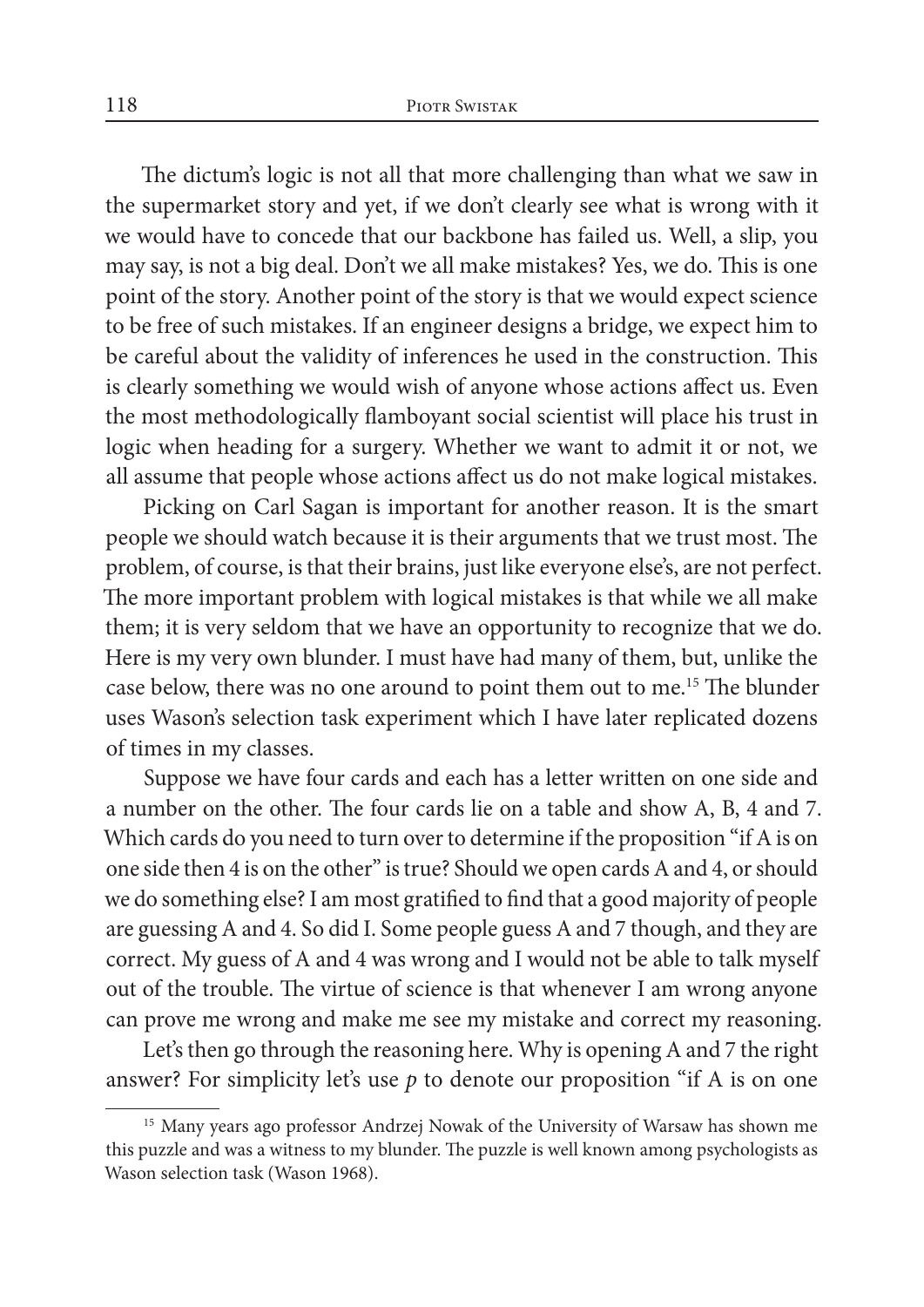side then 4 is on the other." Two things are clear. First, we don't need to open B since no matter what number we find on the other side, it has no bearing on *p* being true or false, *p* remains true regardless. Second, we have to open A to check if 4 is indeed on the other side; if it not then *p* is, clearly, false. Now, how about 4 and 7? Let's consider 4 first. If we open 4 and the letter on the other side is A then *p* is true for this card. But if the letter is not A then *p* is also true— $p$  only claims that "if A is on one side then..." No matter what is on the other side of the 4 card *p* remains true. If we want to know if *p* is true or false opening this card is useless. The same, however, is not true about the card with 7: If we find A on the other side it renders *p* false but if the letter is different it renders *p* true. To conclude, if we want to establish if *p* is true or false we have to open cards A and 7 only.

The most compelling aspect of Wason's example is that it uses the simplest of logical structures—a single implication. If we can show that most people get it wrong at this level, I don't think we can get a more persuasive argument for constructing science in a proper form.

#### **7. Conclusion**

If our brain's software which we use for reasoning contains glitches, as Wason's selection task experiment would strongly suggest, then we face double peril when practicing science. First, we don't clearly see deductive consequences of the assumptions we tacitly or overtly impose on a problem. And second, and more disturbing perhaps, the framework which we use to make inferences is itself ridden with errors which make us see some true propositions as false or false propositions as true. When practicing science that involves any nontrivial inferences we don't really have a choice—we have to do it in properly constructed theories. In political science they are called formal theories.

The day when political scientists will stop using the qualifier "formal" will be the day when the vision of Hobbes would prevail. As long as there is a need to identify "formal theory" as a specific subfield of political science neither Hobbes, nor Wilder, nor Riker would find the status quo satisfactory.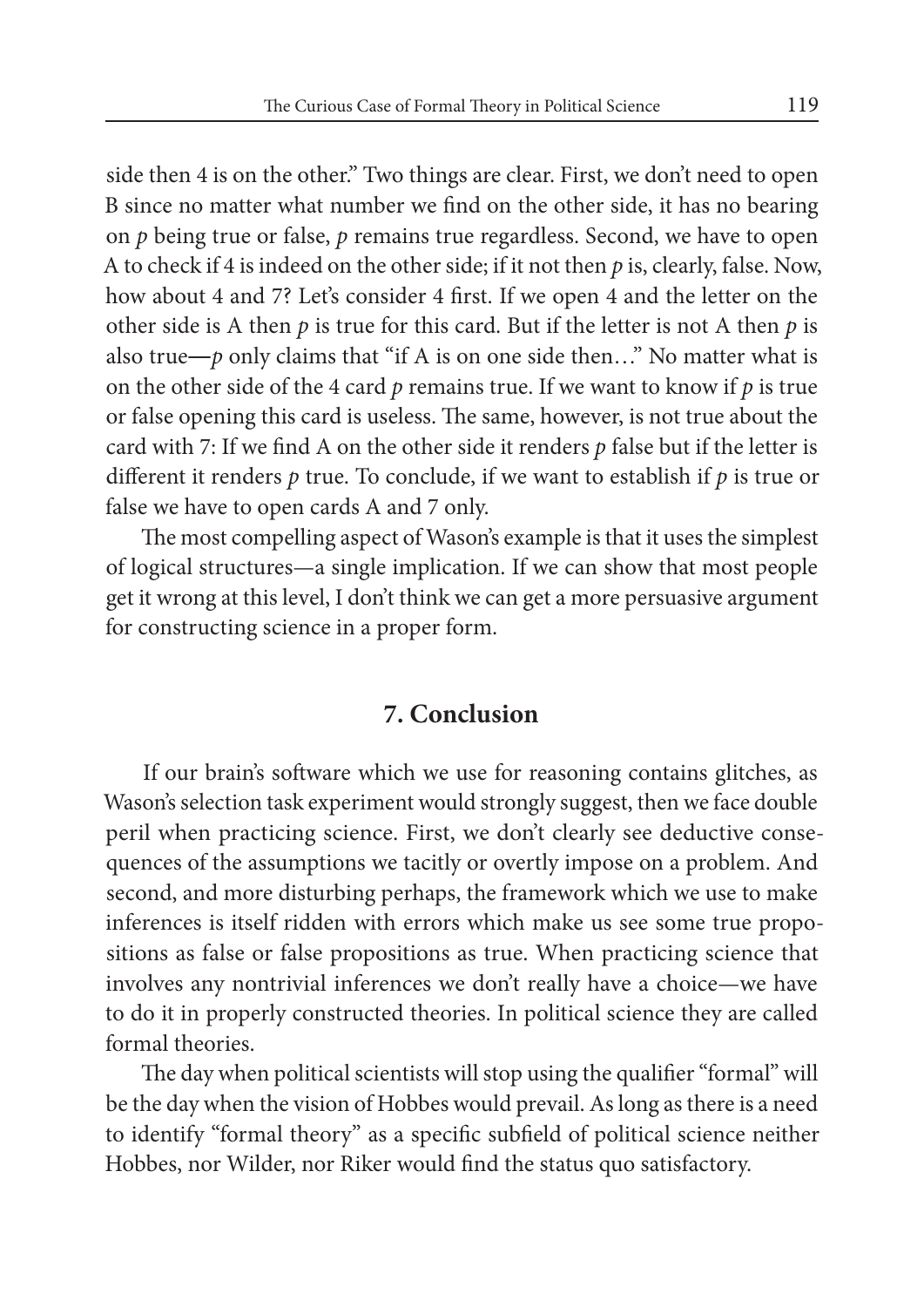In conclusion I should note that it was not my objective to come up with an overview of the formal theory field or its comprehensive history. In my judgment, a different vision of the paper was more useful and this is the vision I have implemented. My reasons and objectives are explained in the introduction.

One reason I did not to pursue certain topics is that others have done that before and I found no good reason to either repeat their points or try to improve on their work. In closing it may be useful to mention a few of these sources. Morris Fiorina (1975) wrote an early overview aimed at explaining to a general audience the role and the reasons for using formal theories in political science. It is a very good paper and I would recommend it to anyone interested in the subject. Paper by Amadae and Bueno de Mesquita (1999) provides an interesting and a comprehensive historical account of the, so-called, Rochester School in political science. Lalman, Oppenheimer and Swistak (1993) compiled a comprehensive overview of the field of formal theory in political science. Shepsle's "Analytical Politics" (2010) is the best undergraduate textbook in the discipline. And, finally, anyone interested in the most recent advances in the field should consult the book of Humphreys (2017.) It provides a wealth of specific applications.

#### **References**

- Amadae, Sonja M., and Bruce Bueno de Mesquita. 1999. "The Rochester School: The origins of positive political theory." *Annual Review of Political Science* 269-295.
- Arrow, Kenneth J. 1951, 2nd ed. 1963. *Social Choice and Individual Values.* Yale University Press.
- Black, Duncan. 1948. "On the Rationale of Group Decision Making." *Journal of Political Economy* 23-34.
- Cohen, Mitchell, and Nicole Fermon, editors. 1996. *Princeton Readings in Political Thought.* Princeton, New Jersey: Princeton University Press
- Coyne, Jerry. 2009. "Seeing and Believing." *New Republic*, February 4: 32-41.
- Davidson, Keay. 1999. *Carl Sagan: A Life.* New York: John Wiley & Sons.
- Downs, Anthony. 1957. *An Economic Theory of Democracy.* New York: Harper and Row.
- Elster, Jon. 1976. "Some Conceptual Problems in Political Theory." In *Power and Political Theory: Some European Perspectives*, by Brian Barry (Ed.). London: Wiley.